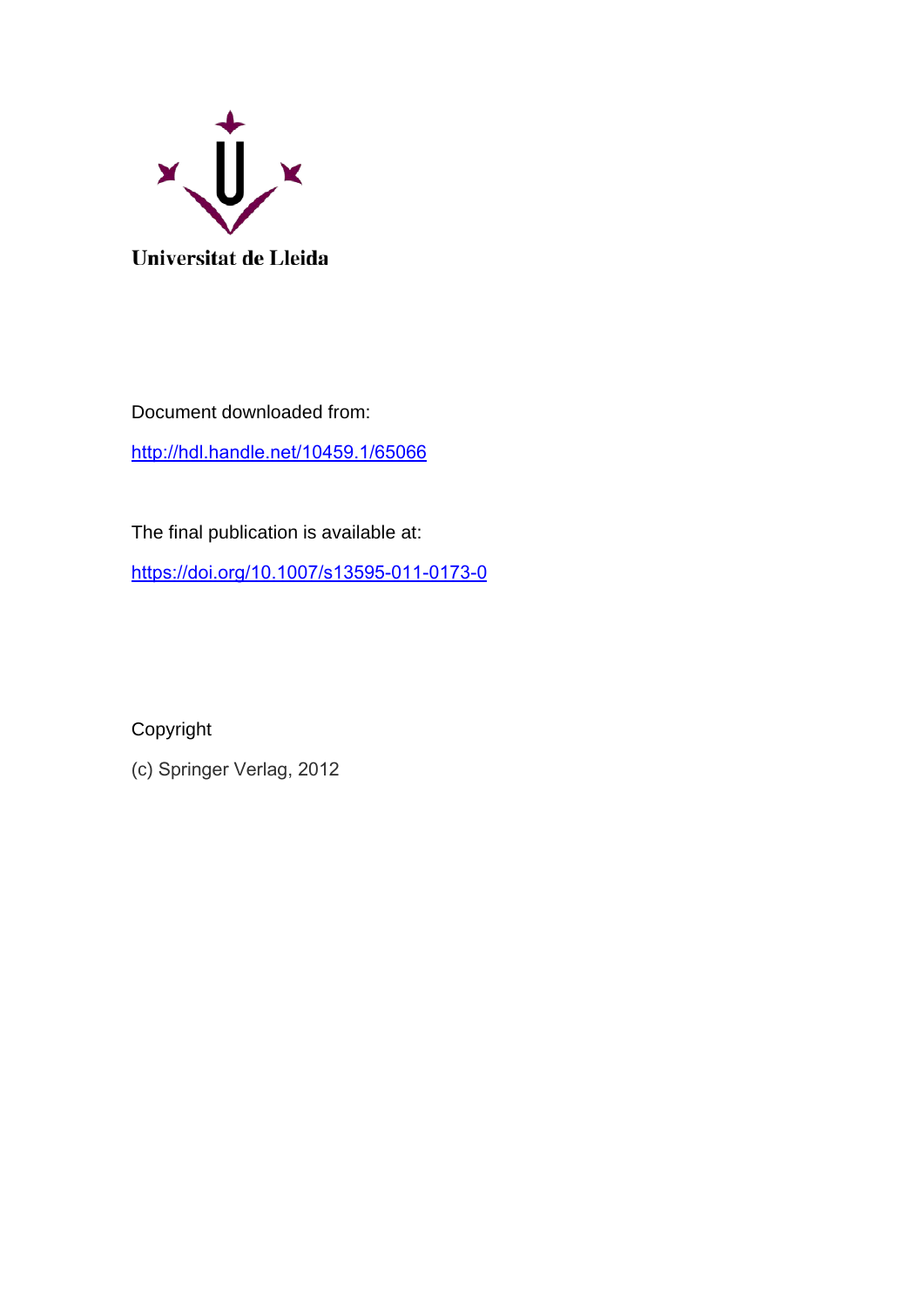# 1 **Phenotypic plasticity and climatic adaptation in an Atlantic maritime pine**  2 **breeding population**

3

#### 4 **Abstract**

5 ● Context: *Pinus pinaster* Ait. is found in the Iberian Peninsula under 6 Mediterranean and Atlantic conditions. Both climates encounter each other in 7 Galicia (NW Spain), where two bioclimatic regions can be differentiated: coastal 8 and inland. A breeding program was launched in the coastal area, with two 9 breeding and deployment areas delimited.

10 ● Aims: We analyse plasticity patterns across regions in a coastal breeding 11 population to assess the suitability of current breeding areas and how genetic 12 material will likely respond to future climate.

13 ● Methods: Total height at age three and eight was assessed in 16 trials 14 established along the coast and in inner Galicia. Clustering of environments with 15 similar genotypic performance, family sensitivities to climatic factors and stability 16 analyses were performed.

17 • Results: Sizeable genetic variation in plasticity was found among families, and 18 crossover genotype-by-environment interactions were detected within and 19 between regions. Therefore, it was unfeasible to regionalize Galicia into 20 alternative areas of stable genotypic performance. Only the cold regime was found 21 to noticeably underlie the array of phenotypic responses to changing 22 environmental conditions.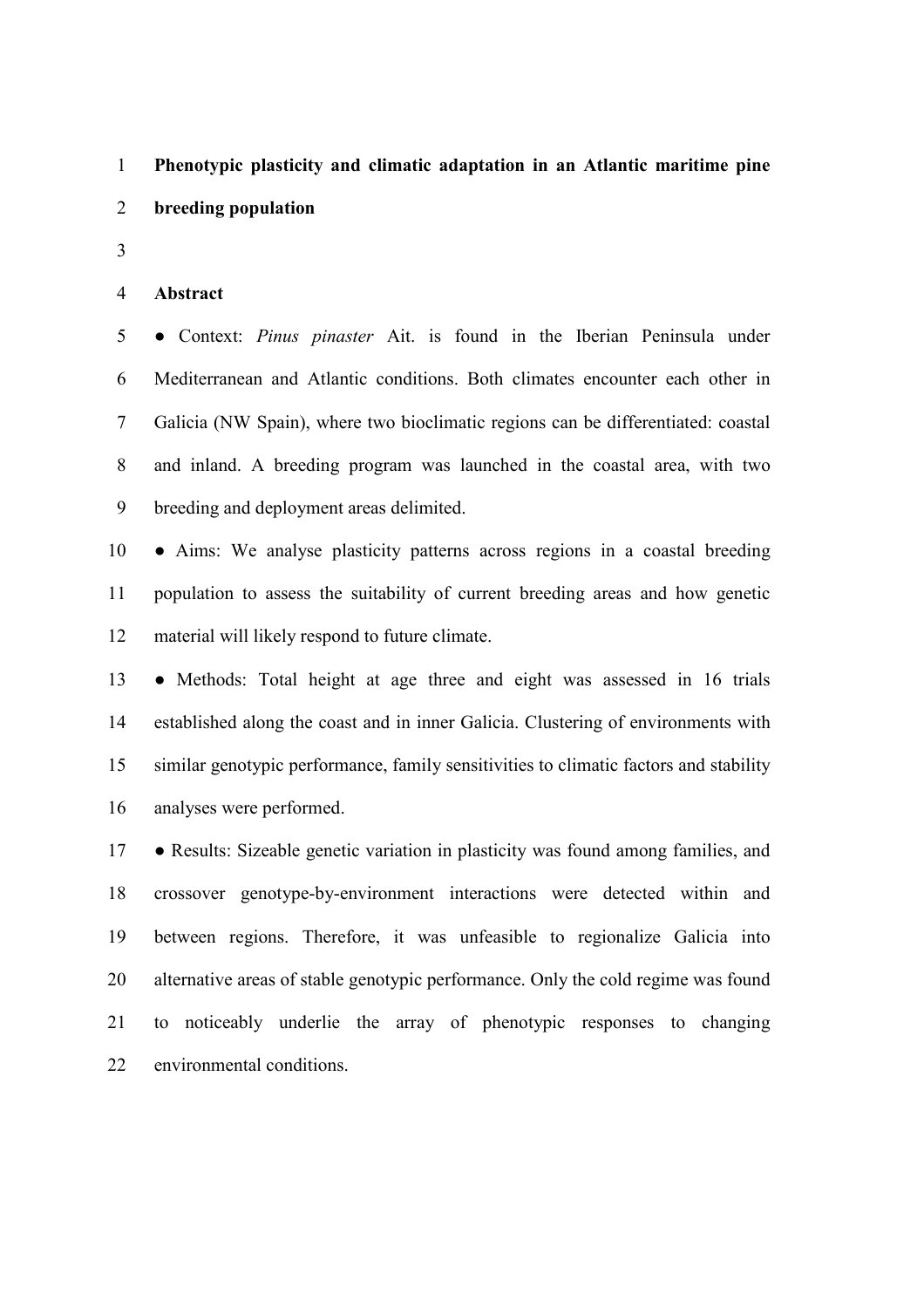23 ● Conclusions: Results suggest that previous delimitation in two breeding areas is 24 pointless, and indicate reduced effects of a changing climate towards 25 Mediterranean conditions on decreasing population fitness.

26

# 27 **Keywords**

- 28 Genotype × environment interaction; crossover interaction; environmental
- 29 stability; phenotypic plasticity; climate change; *Pinus pinaster*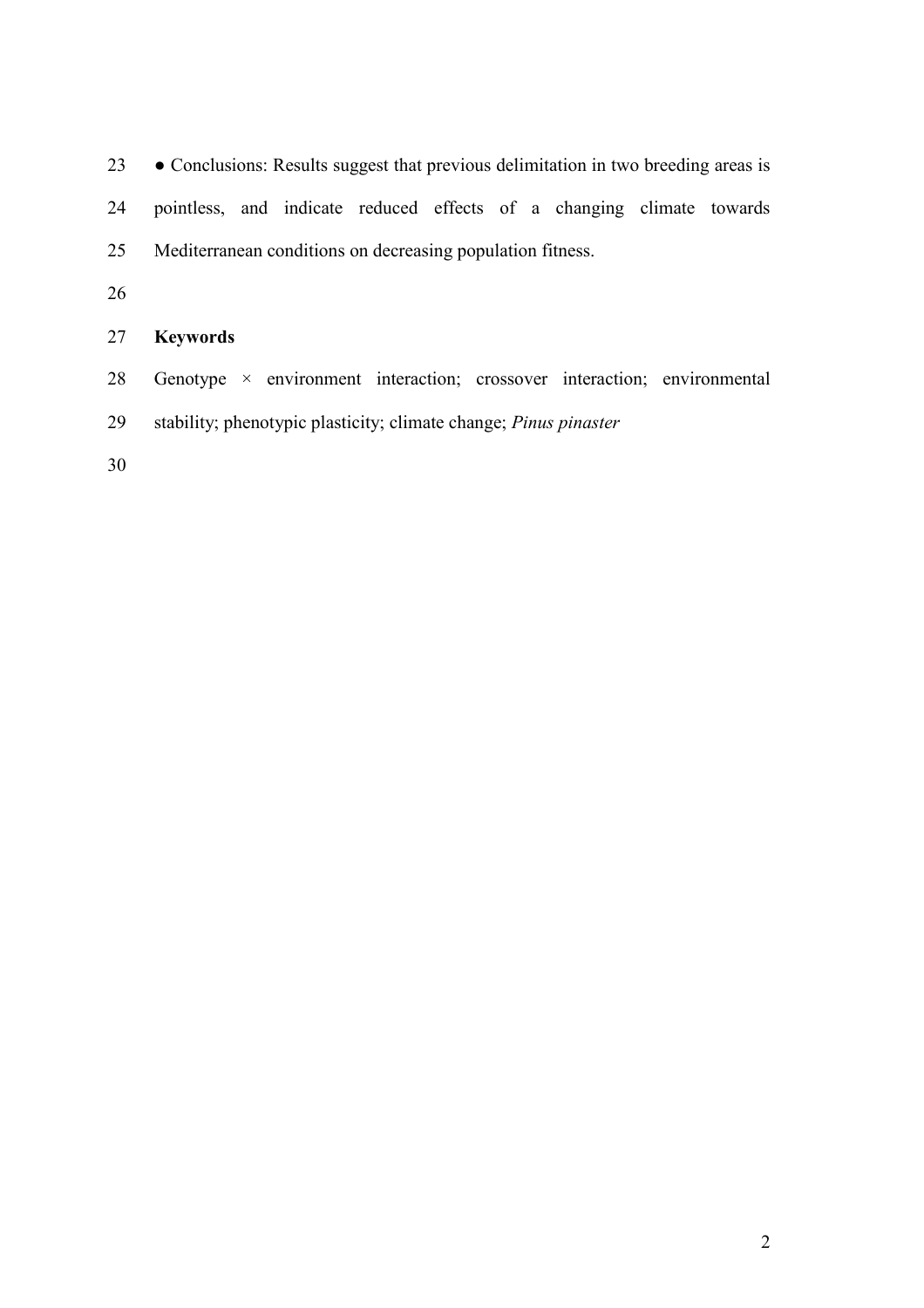#### 31 **1. Introduction**

32 Two main bioclimatic regions can be distinguished in the Iberian Peninsula: 33 Atlantic and Mediterranean. The Atlantic region, which occupies a narrow coastal 34 strip in the north and the northwest (Fig. 1), is characterized by high and well-35 distributed precipitations and a narrow seasonal oscillation of temperature. In the 36 Mediterranean region precipitations are lower and concentrate in autumn and 37 winter, being summer drought the most limiting factor for plant growth. In Galicia 38 (NW Spain) both regions encounter each other, and the typical Atlantic coast 39 climate is gradually transformed towards the interior, following a NW-SE 40 gradient, into clear Mediterranean conditions (Fig.1).

41 Local climate models in Galicia predict an increase in mean temperature 42 coupled with an increasing frequency of extreme heat events in summer, milder 43 winter cold extremes and important changes in rain distribution over the course of 44 the year (Pérez-Muñuzuri et al. 2009). Climate in the coastal Atlantic areas will, 45 thus, likely evolve towards more Mediterranean conditions in the near future.

46 In the Iberian Peninsula maritime pine (*Pinus pinaster* Ait.) is found both 47 in the Atlantic and the Mediterranean regions, showing a wide array of adaptation 48 patterns to contrasting environments. Indeed, populations have evolved to adapt to 49 local environmental conditions (Fernandes and Rigolot 2007; González-Martínez 50 et al. 2002; Tapias et al. 2004), leading to a high genetic differentiation among 51 populations and a geographically highly-structured intraspecific variation both in 52 terms of Qst (genetic differentiation of quantitative traits) and Fst (genetic 53 differentiation for genetic loci) values (Bucci et al. 2007; González-Martínez et al.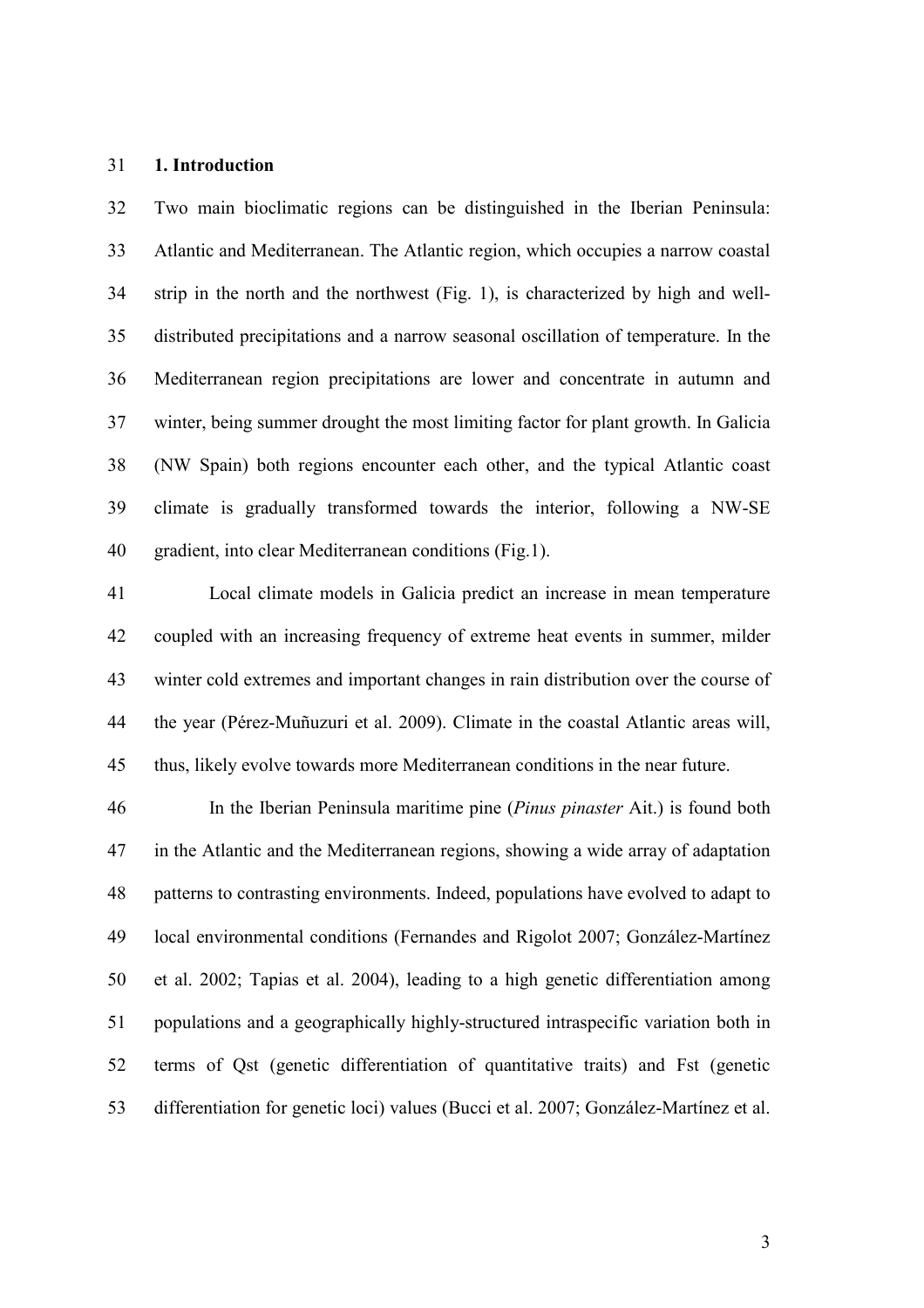54 2002). *P. pinaster* also displays a high level of plasticity throughout its natural 55 geographical distribution in growth (Alia et al., 1995) and physiological 56 parameters (Corcuera et al., 2010), modulating its phenotype according to the 57 environment where it grows.

58 *P. pinaster* is particularly valuable in Galicia, where is the dominant forest 59 tree species in both bioclimates, and also the one mostly used for reforestation. In 60 situ measurements in coastal stands show excellent growth and branch 61 characteristics, and also satisfactory stem form, while the stands of the inner 62 region, mostly of unknown origin, have clearly inferior quality in relation to 63 growth, stem form and branch habit (Alía et al. 1996). The outstanding 64 performance of the coastal stands has prompted the implementation of a classical 65 breeding program aimed to supply genetically improved seeds for reforestation in 66 the region. This program included phenotypic mass selection in coastal stands to 67 make up a breeding population upon which three series of open-pollinated 68 progeny trials were established both along the coast and in inner Galicia. This 69 multienvironment trial (MET), which tests many genetics entries along the 70 Atlantic-Mediterranean gradient, provides an excellent experimental device to 71 assess how climate modulates phenotypes and whether this modulation is under 72 genetic control. The analysis of the Genotype by Environment  $(G \times E)$  interaction 73 should, thus, be valuable for understanding phenotypic responses of this Atlantic 74 maritime pine breeding population to future climate change.

75 When studying  $G \times E$  interaction, it is important to note that not all types of 76 non-parallel responses have the same adaptive or breeding relevance. On the one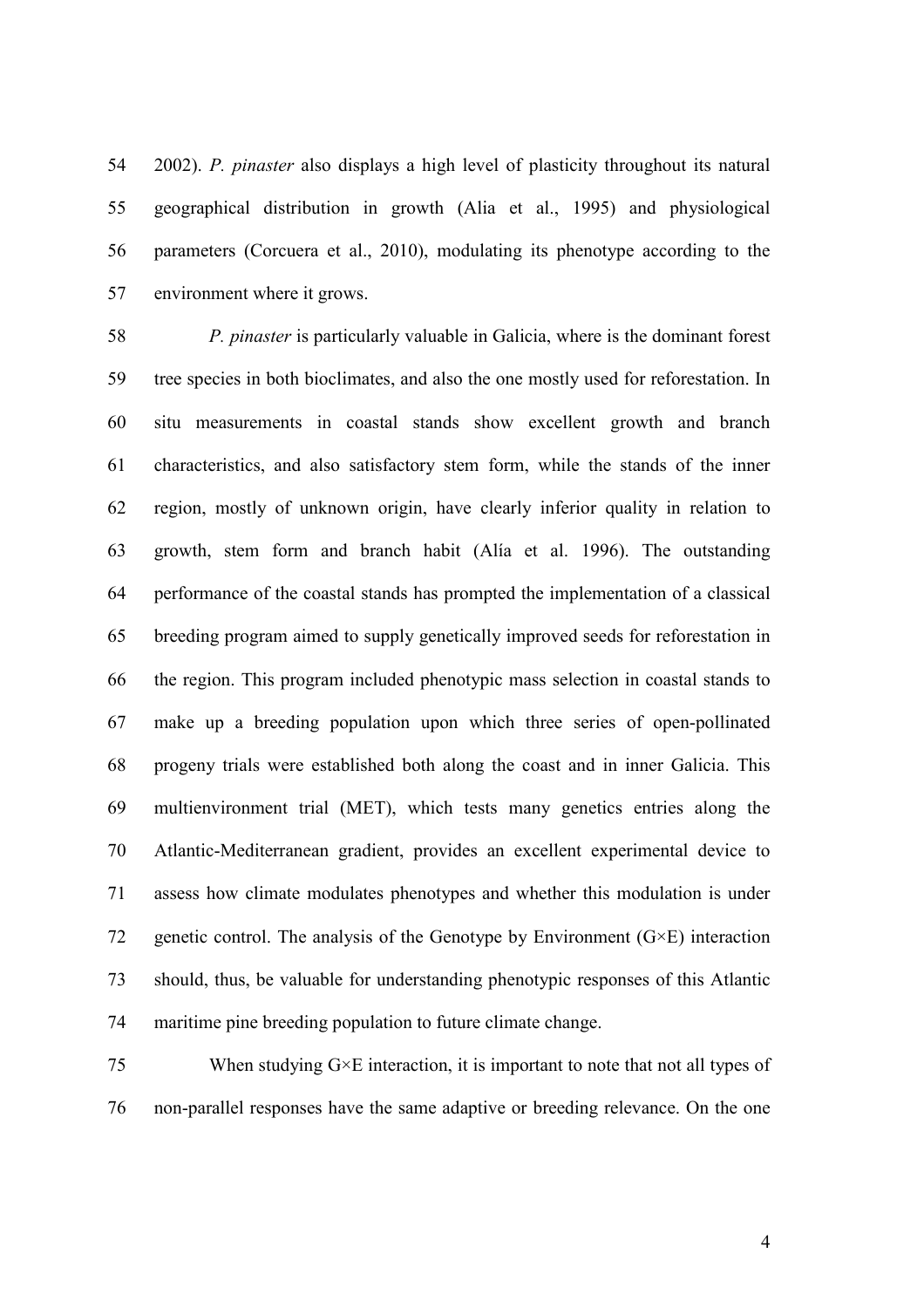77 hand, *crossover* interactions (COI), caused by changes in rank order for genotypes 78 between environments, usually have large impacts in selection processes as the 79 best genotypes may differ across environments (Hammer and Cooper 1996). On 80 the other hand, *non-crossover* interactions, caused by heterogeneity of either 81 genetic or residual variances, or both combined, are irrelevant for selection 82 (Delacy et al. 1996). Former evaluations of the Atlantic *P. pinaster* breeding 83 population of NW Spain, both in field trials located in the Atlantic zone (trial 84 series 1995 as described in Online Resource 1, Zas et al. 2004) and under 85 controlled conditions in the greenhouse (analyzing a subset of the breeding 86 population under different water and nutrient availabilities, Zas and Fernández-87 López 2005), showed that G×E interaction was sizeable, although most interaction 88 could be attributed to a few highly interactive families (Zas et al. 2004). When 89 analyzed across bioclimatic regions (coastal and inland Galicia, trial series 2001 90 as described in Online Resource 1), crossover effects were observed both between 91 and within regions, suggesting improper territorial division for stable genotypic 92 performance (de la Mata and Zas 2010b). However, these findings demand further 93 confirmation as they were based on a reduced number of field trials, and some of 94 them suffered important sanitary problems.

95 This work takes advantage of the MET device established along the coast 96 and in inner Galicia to i) understand how climatic factors modulate the phenotype 97 of different *P. pinaster* genotypes from an Atlantic breeding population, ii) further 98 assess the suitability of the current deployment areas for Galicia, and iii) seek, if 99 necessary, for alternative geographic divisions that minimize the impact of  $G \times E$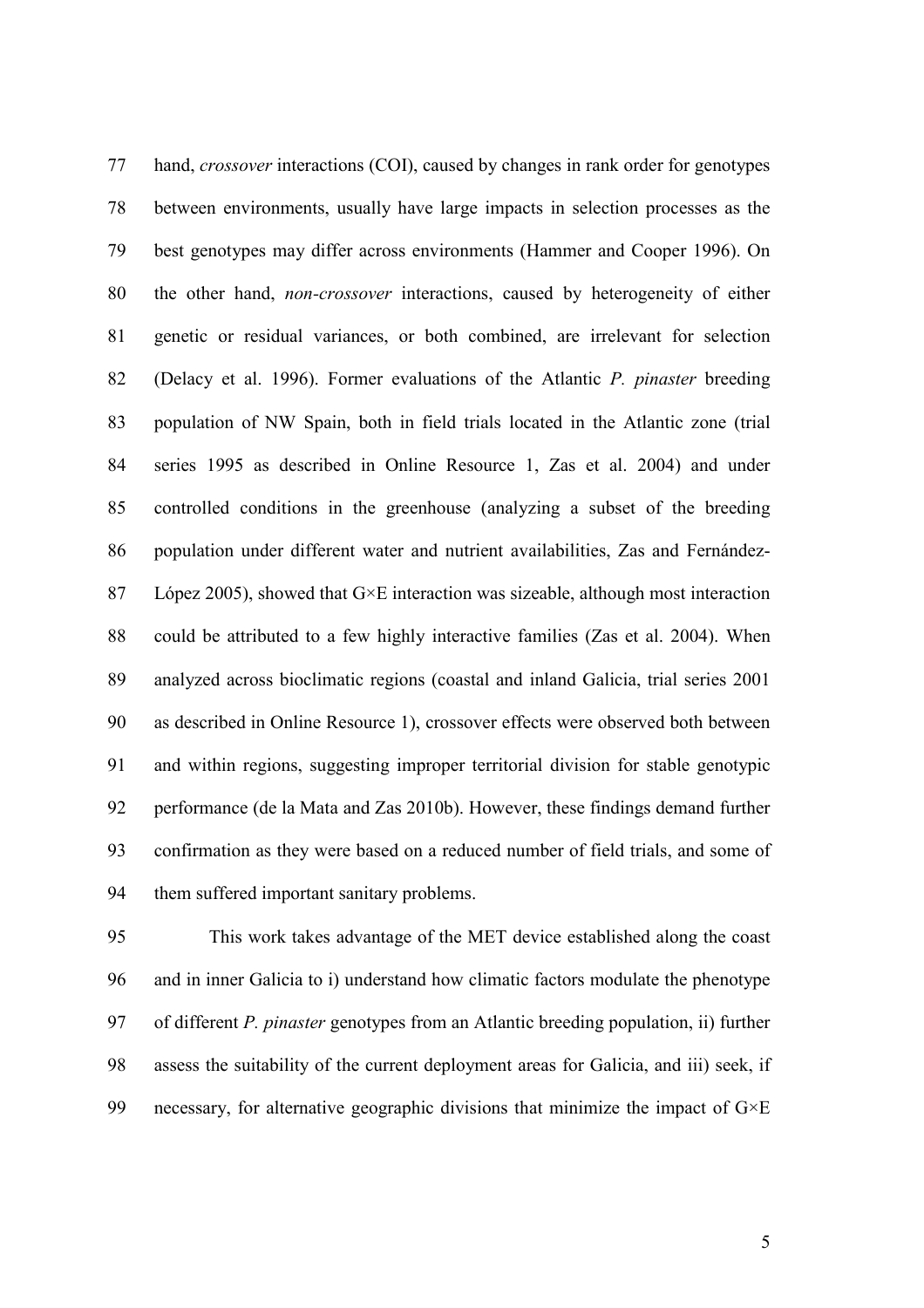100 interaction for growth. To this end, we analyzed 16 progeny trials corresponding 101 to the whole experimental device including those nine trials belonging to previous 102 series and seven new trials including all the 116 families of the breeding program, 103 using a two-stage analysis in which we first corrected the original data for spatial 104 autocorrelation at the trial level, and then we investigated  $G \times E$  interaction patterns 105 using the REML (Restricted Maximum Likelihood) approach implemented in 106 mixed model analysis (Searle et al. 1992) along with multivariate procedures.

107

#### 108 **2. Material and methods**

#### 109 **2.1. Genetic material, test sites and growth measurements**

110 The genetic material consisted of 116 half-sib families obtained from plus 111 trees replicated in a first generation clonal seed orchard (Sergude, Consellería de 112 Medio Rural, Xunta de Galicia, 42.82º N, 8.45º W) that provides high-quality 113 seed for reforestation in the coastal area of Galicia. Plus trees were individually 114 selected in either natural or artificial stands located in the Atlantic region of 115 Galicia according to their superior growth, stem form and branch habit.

116 Data were obtained from three series of trials installed in 1995, 2001 and 117 2005. A total of 16 individual trials were measured, with each trial including 118 between 73 and 116 families of the whole collection, with an average of 20 119 individuals per family per site. Eight trials were established in the Atlantic region 120 and eight trials in the inland region where Mediterranean influence is strong (Fig. 121 1). The number of common families between sites varied from xx to xx for sites 122 of the same region and from  $\overline{xx}$  to  $\overline{xx}$  for sites of different regions. Site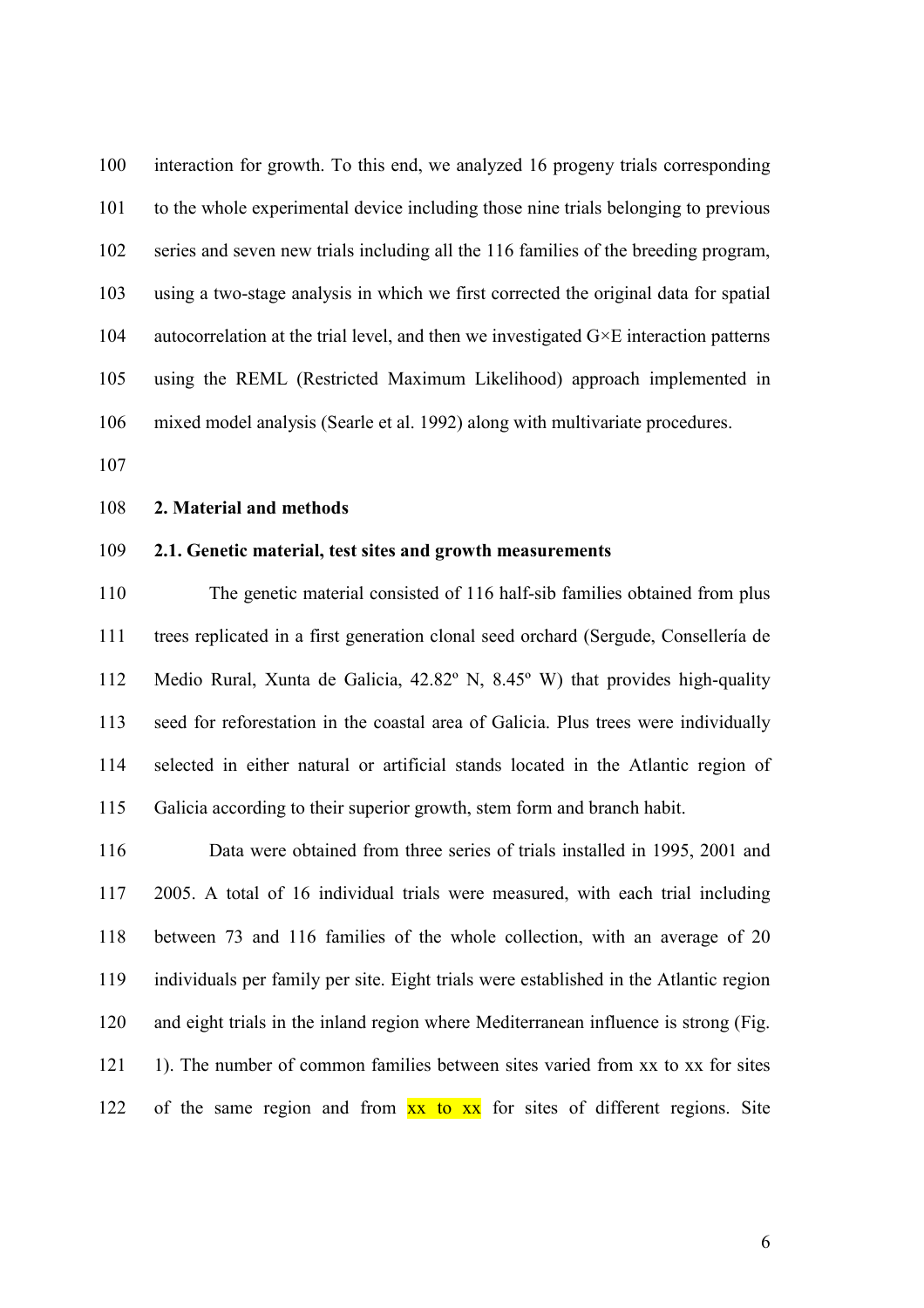123 characteristics, experimental design, mean tree growth and mean mortality in each 124 trial are shown in Online Resource 1.

125 All trees from each trial (except those dead or badly suppressed) were 126 measured for total height (H) from the root collar to the extreme of the apical bud 127 with a pole in centimetres. Measurements were made at 3, 7 and 8 years after 128 planting depending on the particular trial. Height at ages 7 and 8 were considered 129 equivalent (and referred to as H8) since no relevant changes in family rankings 130 are expected between both ages. Therefore, three (H3) and about eight (H8) year 131 old measurements were used for analysis. In four out of 16 trials, heights were 132 measured at both ages; in nine trials only H3 was measured and in the remaining 133 three sites H8 was the only evaluation (Online Resource 1).

134

#### 135 **2.2. Statistical analyses**

#### 136 *Spatial adjustments*

137 Since spatial autocorrelation is a common concern in forest genetic trials 138 (Magnussen 1990) and the available information belongs to different series of 139 trials with different block designs, we first corrected the dependent variable for 140 spatial autocorrelation at each site. Spatial adjustments were done using the 141 Iterative Spatial Analysis method (ISA) (Zas 2006). This method uses 142 geoestatistics tools (variography and kriging) to model the spatial variation of the 143 residuals of height data adjusted for genetic effects, considering a completely 144 randomized design and disregarding block effects to prevent the occurrence of 145 artificial boundaries that might hinder modelling the spatial structure. Then, this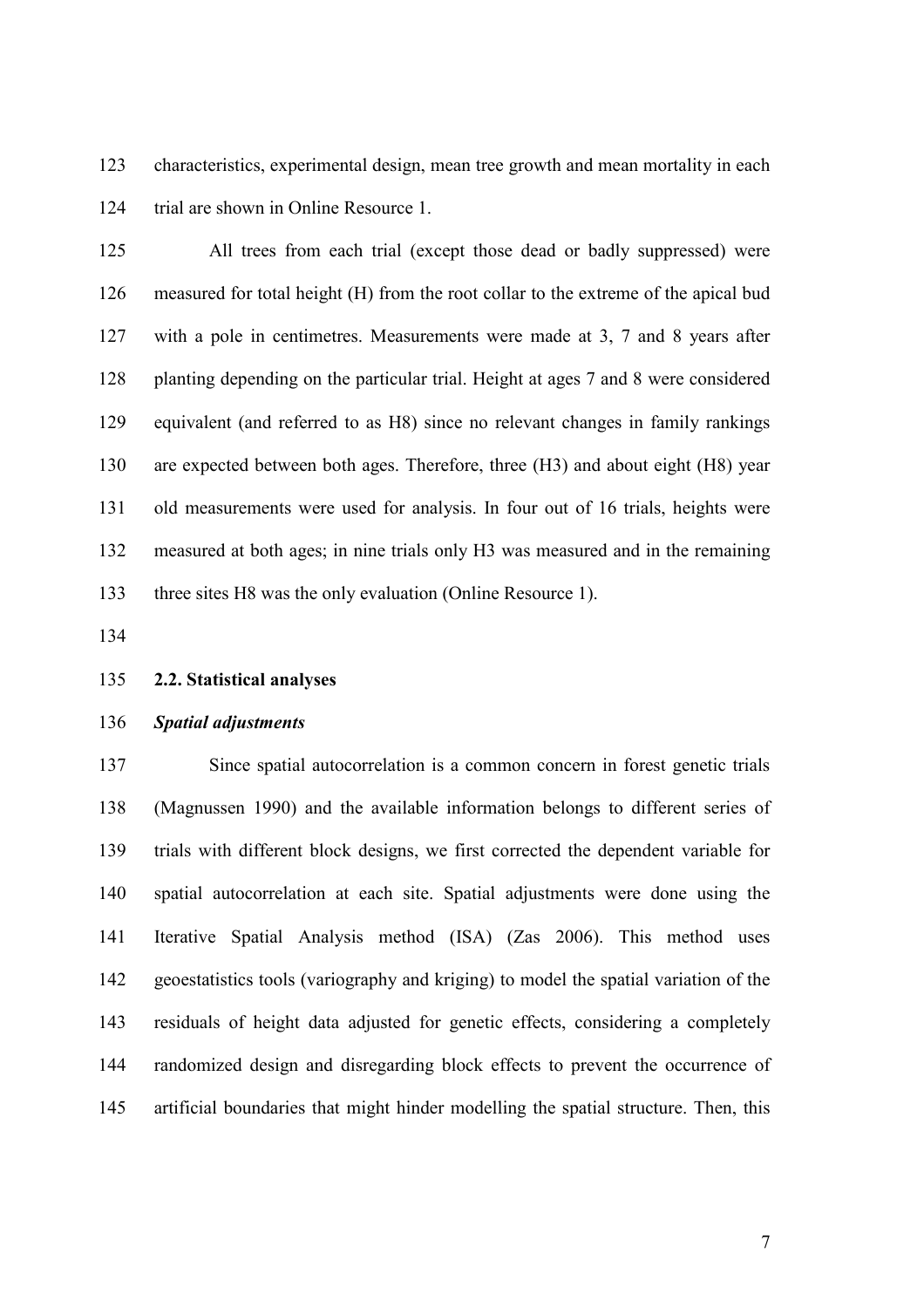| 146            | spatial model is used to adjust the original variable for its spatial autocorrelation |
|----------------|---------------------------------------------------------------------------------------|
| 147            | (see details in Zas 2006). Spatially-adjusted data from each trial were then jointly  |
| 148            | analyzed to study the relevance and patterns of G×E interaction. Because the joint    |
| 149            | modelling of spatial variation and genetic variance-covariance structures across      |
| 150            | sites is computationally very demanding, this two-stage approach is an attractive     |
| 151            | alternative for the analysis of large data sets (Cappa et al. 2009; de la Mata and    |
| 152            | Zas 2010b).                                                                           |
| 153            |                                                                                       |
| 154            | Age to age correlation                                                                |
| 155            | The genetic correlation between ages 3 and 8 was estimated using a mixed              |
| 156            | multivariate repeated measures analysis (Holland 2006) for those sites in which       |
| 157            | height was measured at both ages.                                                     |
| 158            |                                                                                       |
| 159            | Relevance of $G \times E$ interaction                                                 |
| 160            | As a first assessment of the relevance of G×E interaction we fitted a                 |
| 161            | simple two-way linear mixed model for the spatially-adjusted dataset:                 |
| 162            |                                                                                       |
| 1 <sub>0</sub> | $\alpha$ $\alpha$ $\alpha$                                                            |

163 
$$
Y_{ijk} = \mu + G_i + S_j + GxS_{ij} + \varepsilon_{ijk}
$$
 [1]

165 where  $Y_{ijk}$  is the observation of the *k*th tree of the *i*th family in the *j*th site,  $\mu$  is the 166 overall mean,  $G_i$  is the random effect of the family *i*,  $S_j$  is the fixed effect of the 167 site *j*,  $G \times S_{ij}$  is the random effect of interaction between the family *i* and the site *j*, 168 and  $\varepsilon_{ijk}$  is the random tree effect of the *k*th individual or error term. The within-site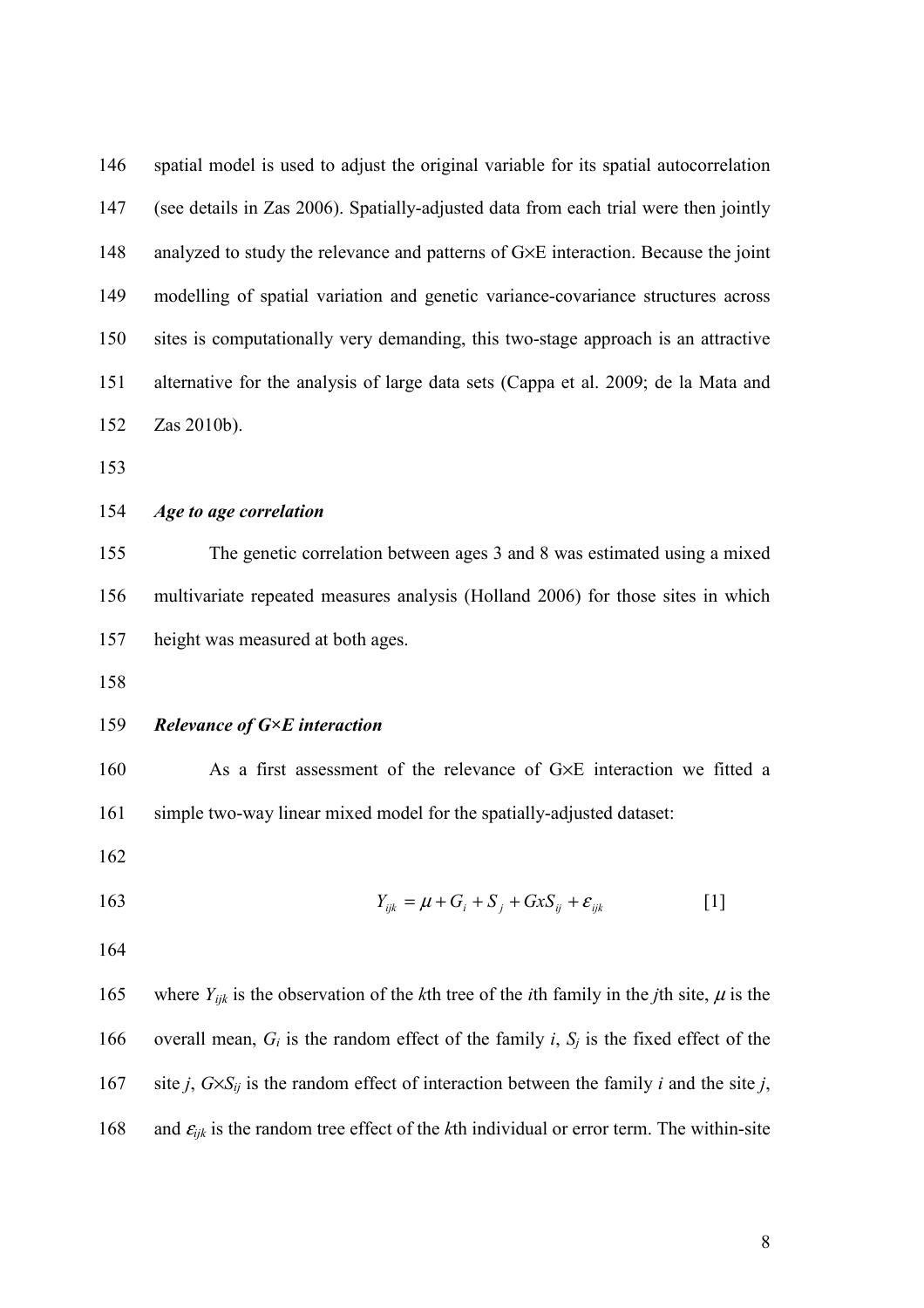169 block effect was not included in the model since the dependent variable was 170 already free of spatial correlation. The mixed model was fitted using the MIXED 171 procedure of SAS (Littell et al. 2006), and variance components were estimated 172 using the REML method. As large differences in height growth were obtained 173 across sites, the fitted model also allowed for heterogeneity of residual variances, 174 obtaining a different value for each site.

175

### 176 *Geographic patterns of G×E interaction*

177 To determine whether  $G \times E$  interaction was caused mainly by differential 178 family performance across main climatic regions, we tested whether COI was 179 relevant only at the regional level. To this end, we used a log-likelihood ratio test 180 to compare the fit of a model with no restrictions in the family variance-181 covariance matrix (full model, unconstrained genetic correlations across sites) 182 with a reduced model in which family covariances among sites of the same region 183 are constrained to  $R<sub>G</sub> = 1$  (i.e. no family rank changes are allowed within regions) 184 (de la Mata and Zas 2010b; Yang 2002). Both models are extensions of the more 185 general model [1] in which alternative variance-covariance structures are tested to 186 accommodate heterogeneity of variances and covariances at the level of the 187 random term  $G \times S_{ii}$ . Under the null hypothesis, the difference in minus two times 188 the log-likelihood of the reduced and the full models is  $\chi^2$ -distributed, with 189 degrees of freedom given by the difference in the number of covariance 190 parameters of both models (Fry 2004; Yang 2002).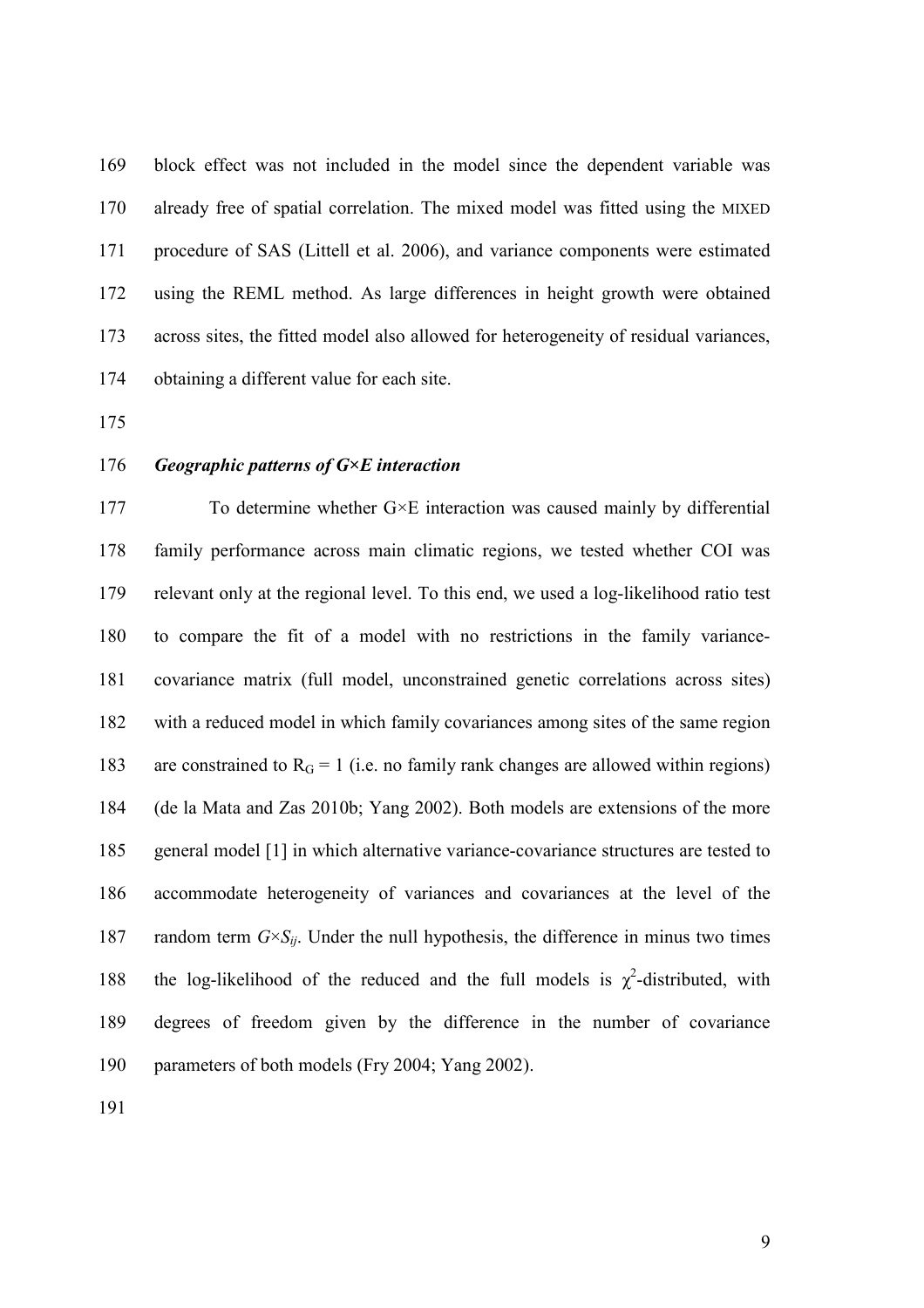#### 192 *Environmental clustering*

193 Because relevant COI occurred within regions (see Results), a method was 194 implemented for seeking for clusters of sites minimizing G×E interaction at the 195 within-group level while simultaneously maximizing the dissimilarity between 196 groups for  $G \times E$  interaction. To this end, the CINTERACTION procedure of GenStat 197 (Payne et al. 2006), which is based on the agglomerative hierarchical clustering 198 method defined by Corsten and Denis (1990), was applied to the dataset. This 199 procedure sequentially groups genotypes and environments in successive steps so 200 that most of G×E interaction is explained between groups of genotypes and 201 environments at the end of the merging process, minimizing the residual  $G \times E$ 202 interaction. This analysis was done using family means per site for those families 203 represented in all sites at each age (76 and 57 families at age 3 and 8, 204 respectively). The mean error variance across sites and its degrees of freedom 205 were used as starting parameters of the procedure.

206

#### 207 *Relevance of environmental factors explaining GxE interaction*

208 The exploration of environmental factors underlying  $G \times E$  interaction was 209 performed using factorial regression models (Denis 1988). Factorial regression 210 analysis allows quantifying the relative merit of explicit environmental factors on 211 the explanation of  $G \times E$  interaction. In particular, the amount of interaction 212 between the genotype effect and an environmental covariate is related to the 213 relevance of the genotypic variation in sensitivity (i.e. slope of response) to that 214 explicit factor. Biologically, factorial regression models are informative on the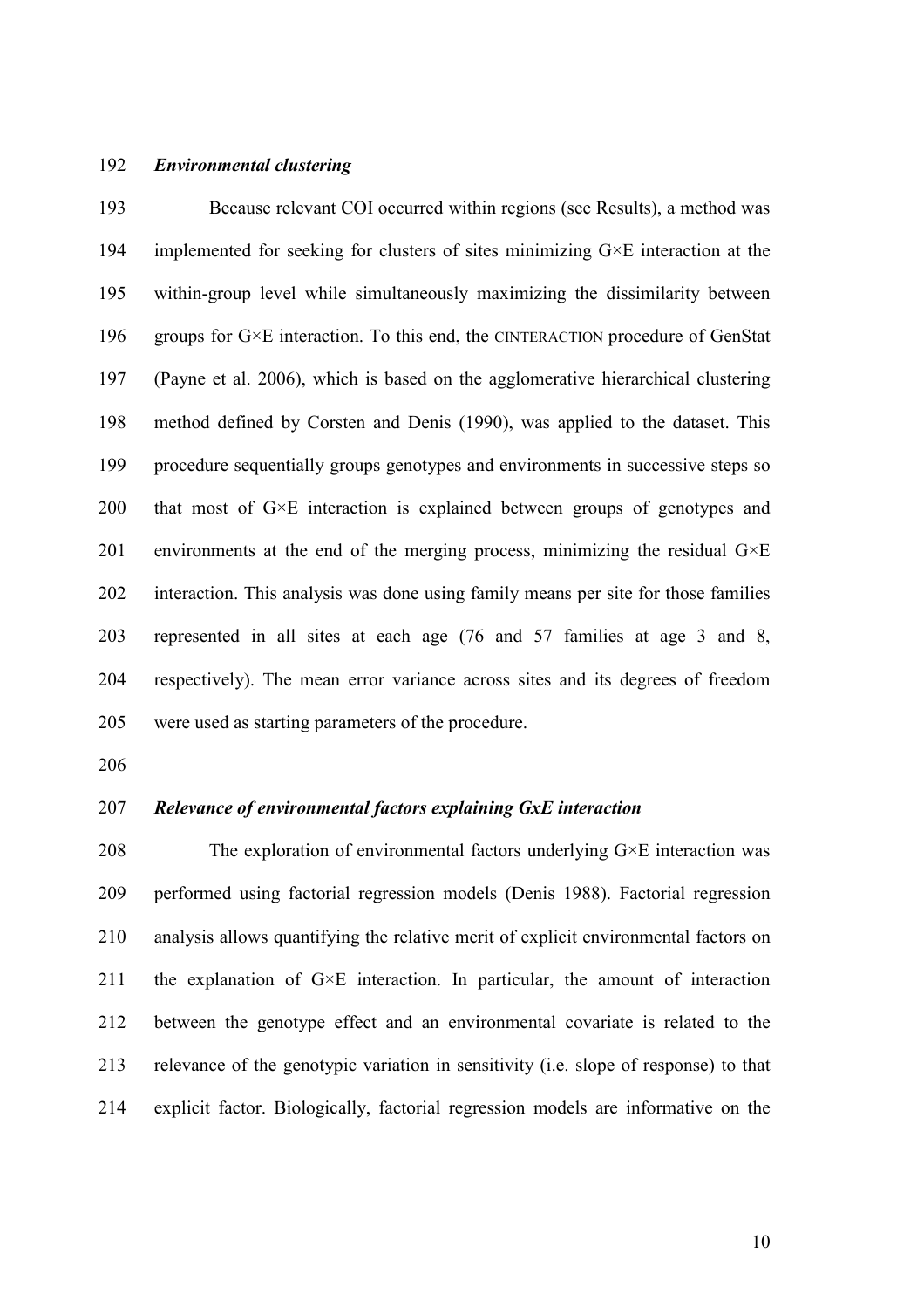215 extent by which differences across sites in environmental characteristics can 216 explain differential genotypic performance. In other words, with these models we 217 can quantify the genetic variation in phenotypic plasticity attributable to specific 218 environmental parameters.

219 In this study, the original G×S term in [1] was replaced by single effects 220 accounting for the random interaction of genotypes with specific environmental 221 variables; a residual variance component was also estimated reflecting the 222 variation that remained after each single explanatory source was removed from 223 the original G $\times$ S term (Frensham et al. 1998):

224

$$
Y_{ijk} = \mu + G_i + S_j + GxS_{ij} + GxCov_{ij} + \varepsilon_{ijk}
$$
 [2]

226

227 where the terms are the same than in model  $[1]$  except  $GxS_i$  that performs as the 228 residual variance of the interaction and  $GxCov_{ij}$  as the random interaction of 229 genotypes with a single environmental covariate. Models were fitted with the 230 MIXED procedure of SAS.

231 The environmental factors considered included altitude, annual 232 precipitation, summer precipitation (from June to August), the Gaussen Index as 233 an indicator of the intensity of summer drought (GI =  $\Sigma$ (2T-P) for each month 234 where  $2T > P$ , where T is the mean temperature and P the monthly precipitation), 235 annual mean temperature, number of frost days ( $T_{min}$  < 0 °C) per year, absolute 236 minimum and maximum temperature, and mean of daily minimum temperatures 237 of the coldest month, and of the maximum temperatures of the warmest month.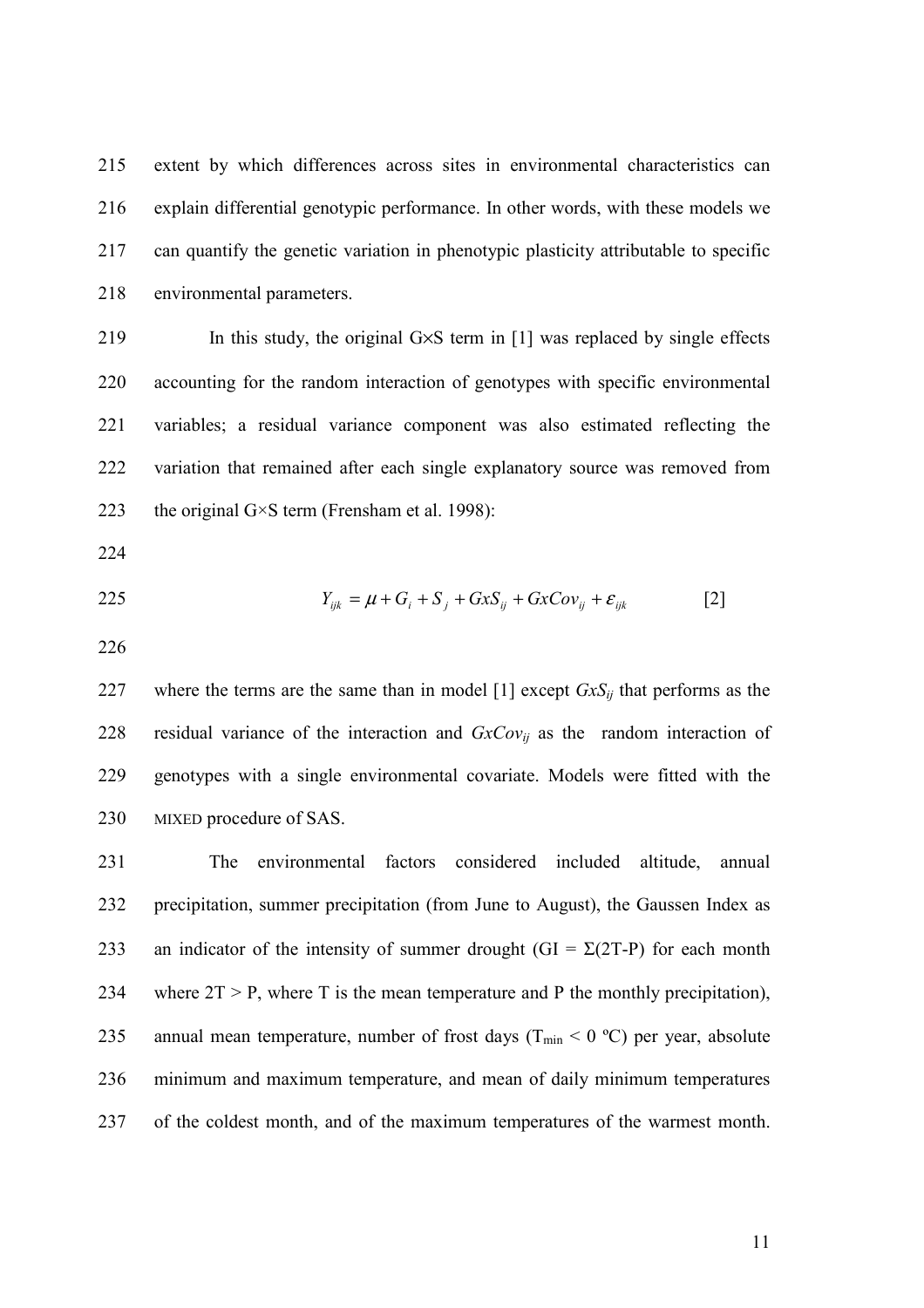238 Climatic factors were obtained from the closest meteorological stations to each 239 test site for the corresponding 3 or 8 years growth period.

240

#### 241 *Genotypic stability*

242 We also quantified the particular contribution of each family to the G×E 243 interaction. If the interaction is mainly caused by just a reduced group of 244 interactive families, then its relevance can be minimized by removing these 245 families from the breeding population. Shukla's stability variance (Shukla 1972) 246 was chosen as a biologically intuitive method to estimate variability in family 247 stability across environments. The model was implemented with the MIXED 248 procedure of SAS using family means per site (Piepho 1999) and including the 249 maximum number of families that allowed model convergence (100 and 68 250 families at age 3 and 8 respectively). In Shukla's stability variance, a separate 251 variance (or genotypic stability) is assigned to each genotype. The model is fitted 252 using a variance-covariance matrix with a banded main diagonal structure at the 253 level of the random  $G \times S$  term where the variances of the diagonal are interpreted 254 as the environmental stability of each genotype (Piepho 1999). Larger stability 255 variance values correspond to more interactive genotypes. Shukla's stability 256 variance is linearly related to the classical ecovalence value (Wricke 1962) and, 257 expressed in percent, the two values will be identical for each genetic entry (Hill 258 et al. 1998). The ecovalence values can thus be tested for statistical significance 259 using the method described by Shukla (1972).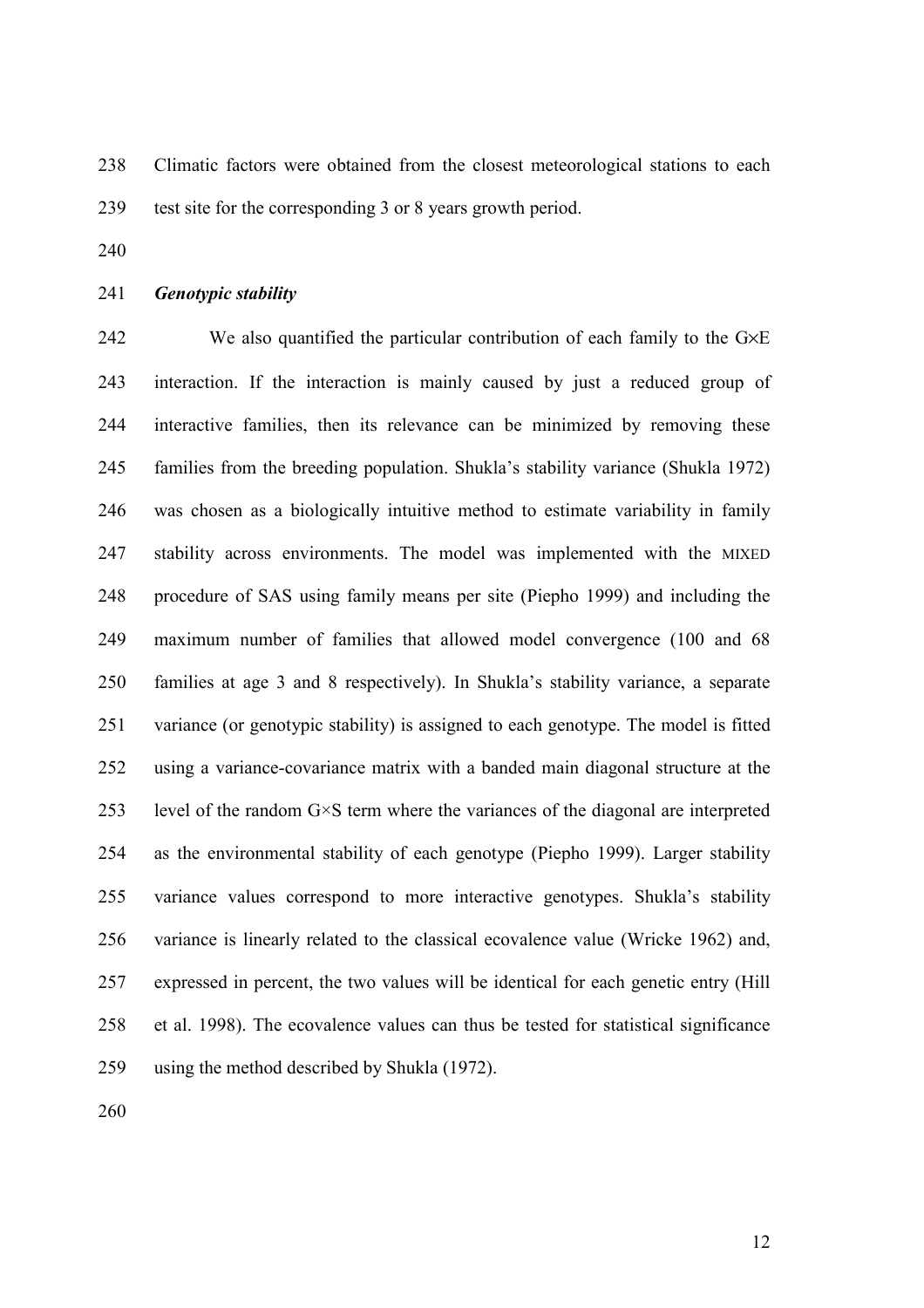261 **3. Results** 

262 Mean height growth was highly variable across sites, ranging from 78.2 263 cm to 155.4 cm at age 3, and from 294.9 cm to 558.1 cm at age 8 (Online 264 Resource 1). On average, height growth was 21 and 38% higher in the coastal 265 sites than in the inner sites at ages 3 and 8 respectively.

266 Average mortality in test sites was low and below the usual thresholds for 267 forest plantations in Galicia at age 3 ( $\approx$ 20%), with the exception of several sites 268 where there have been some extraordinary problems beyond the assessed 269 environmental variation (Online Resource 1).

270 Residuals after subtracting family effects revealed pronounced non-271 random spatial structures at both ages in all sites (Online Resource 2). Either 272 spherical, exponential or linear theoretical semivariograms fitted well the 273 residuals of each trial ( $r^2 > 0.87$ ,  $P < 0.001$ ). The percentage of total residual 274 variation explained by the spatial pattern (intensity of the spatial dependence) 275 varied from 22 to 59% at age 3 and from 41 to 74% at age 8 (Online Resource 2).

276 The ratio of estimated variance components for G×S interaction and family 277 effects  $(\sigma^2$ <sub>GxS</sub>/ $\sigma^2$ <sub>G</sub>) was larger than unity (1.34 and 1.11 at ages 3 and 8, 278 respectively), indicating a high relevance of the interaction as compared with the 279 genotype main effect. The genetic correlation between both ages was  $0.708 \pm 1$ 280 0.085, reasonably high to assume that a 3-yr assessment is representative of tree 281 performance at age 8.

282

#### 283 *Geographical pattern of GxE interaction*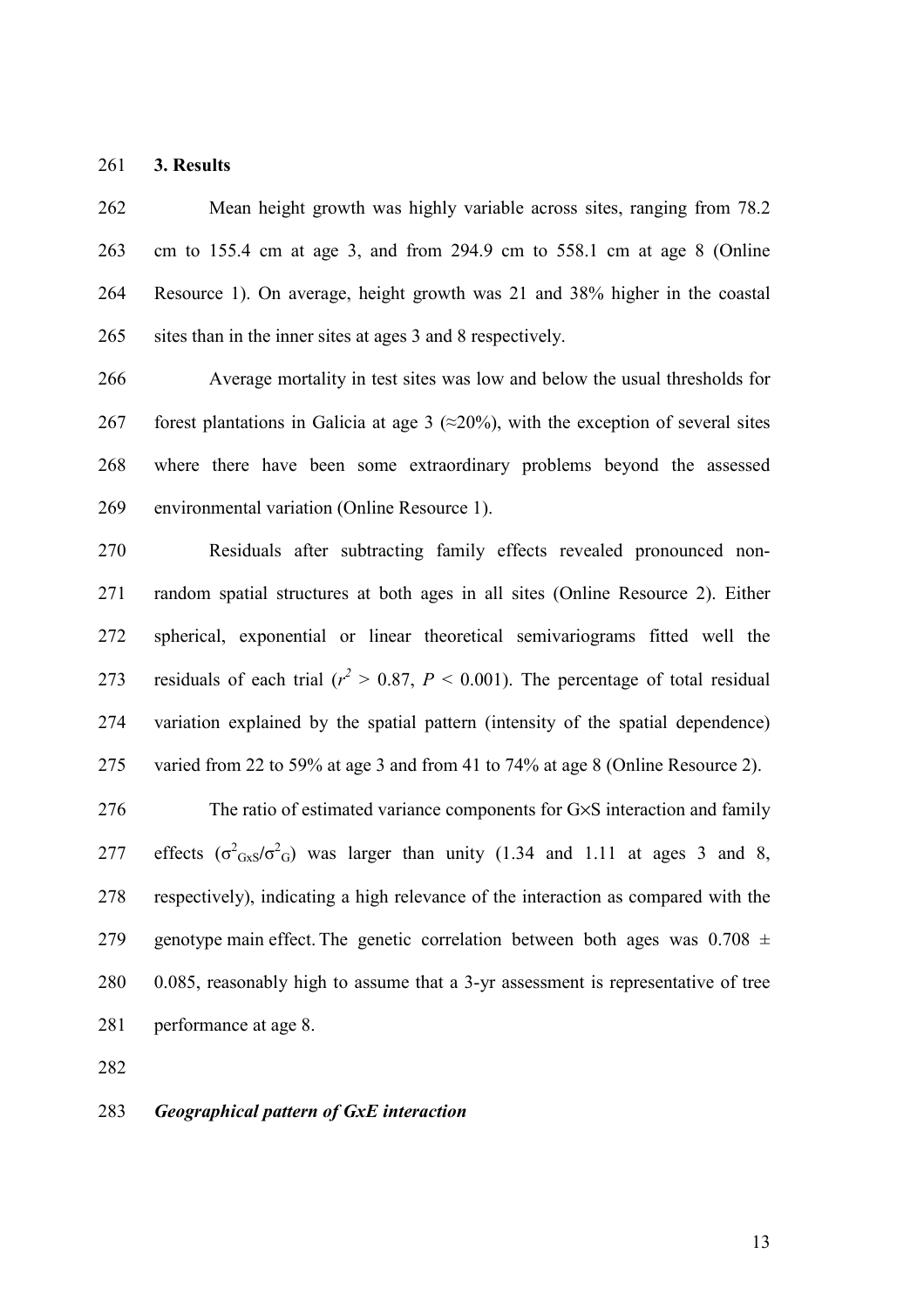284 The model that assumes absence of COI within regions (i.e. assuming 285 perfect genetic correlations,  $R_G = 1$ , between all pair of sites belonging to the 286 same region) showed a significantly worse goodness of fit (i.e. larger -2RLL in 287 Tab. 1) than the full model with unrestricted genetic correlations, suggesting that 288 COI existed both within and between bioclimatic regions (see also Online 289 Resource 3). In agreement with this result, genetic correlations between sites from 290 a particular bioclimatic region were not significantly larger than those involving 291 sites of different regions (F<sub>1,19</sub> = 3.35, p = 0.083 for age 3 and F<sub>1,76</sub> = 0.03, p = 292 0.853 for age 8; Tab. 2).

293 Overall, the clustering procedure tended to separate Atlantic from 294 Mediterranean sites (Fig. 1), although both main groups also included sites from 295 the alternative climatic region and some few sites were classified independently 296 from these main groups. Nevertheless, COI was still present within these optimal 297 clusters, as models assuming absence of ranking change for genotypes between 298 sites of the same cluster showed a significantly worse goodness of fit than the full, 299 unconstrained model (Tab. 1). Therefore, grouping sites into regions with 300 negligible G×E interaction was unfeasible.

301

#### 302 *Environmental factors underlying G×E interaction*

303 Most factorial regression models showed a marginal or lack of significance 304 for the most environmental variables at age 3, being the mean daily minimum 305 temperature of the coldest month the only parameter that was able to significantly 306 reduce the original G×S term (a reduction of 8.8 % decrease in variance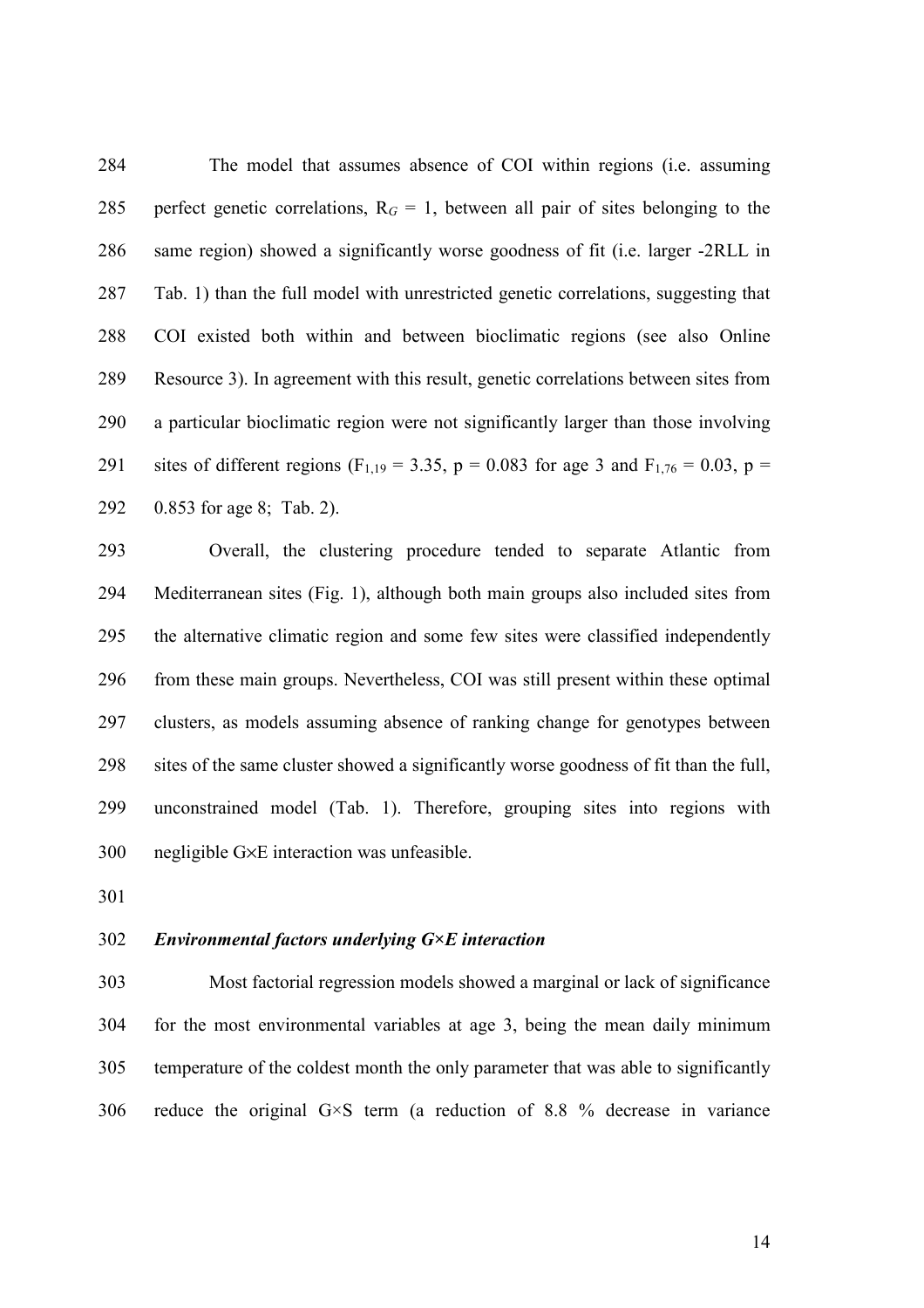307 component). At age 8, annual precipitation and annual mean temperature also  $308$  played some role in the explanation of  $G \times S$  interaction, but the mean daily 309 minimum temperature of the coldest month was again the most relevant parameter 310 underlying genotypic responses to changing environmental conditions (Tab. 3).

311

#### 312 *Stability analysis*

313 Shukla´s stability variances of families followed a unimodal but positively 314 skewed distribution with a few families showing relatively high values (about 2-3 315 times larger than the average stability) (Fig. 2). Therefore, not all families 316 contributed equally to the total G×E interaction. Sequentially removing the most 317 interactive families from the analyses progressively reduced the relative 318 importance of the interaction term, but too many families had to be removed to 319 achieve a negligible interaction (Fig. 2).

320

#### 321 **4. Discussion**

#### 322 *Genetic variation in phenotypic plasticity*

323 The large variability in height growth among test sites is indicative of the 324 relevance of plastic responses in *P. pinaster*. Tree performance was better in the 325 Atlantic area, where the genotypes were originally selected and the environmental 326 conditions are also more favourable for growth. The high ratio of G×E interaction 327 to family variance components ( $\sigma^2$ <sub>GxS</sub>/ $\sigma^2$ <sub>G</sub>) suggests the presence of contrasting 328 adaptation patterns within the Atlantic breeding population when tested across the 329 Galician territory and confirms that genetic variation in plasticity does exist for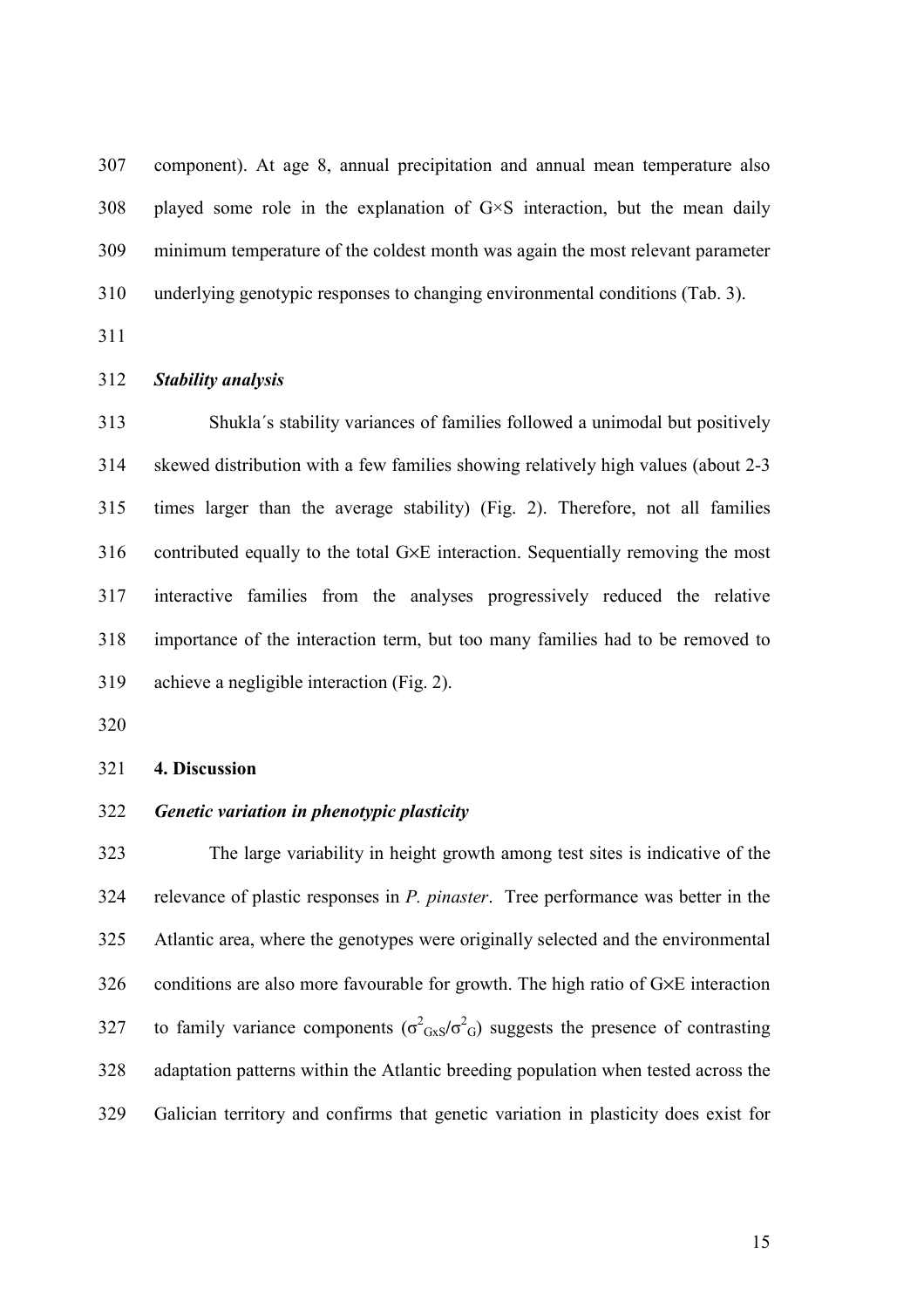330 this population. These results agreed with previous findings upon the same 331 breeding population both within the Atlantic region (Zas et al. 2004) and across 332 the two bioclimatic regions of Galicia (de la Mata and Zas 2010b). The existence 333 of significant crossover interactions both within and between regions suggests a 334 large impact of G×E interaction on achieving progress from selection.

335 Remarkably, the relevance of G×E interaction in the studied breeding 336 population seems higher than that observed in provenance MET data for this 337 species (Guyon and Kremer 1982; de la Mata and Zas 2010a; Matziris 1982). This 338 is somewhat surprising given the small size of the targeted area and the fact that 339 genotypes were selected for the same phenotypic traits within a rather 340 homogeneous region of origin (Atlantic Galicia). The family  $\times$  site interaction 341 variance has been shown, however, to be much higher than the provenance  $\times$  site 342 interaction variance in provenance MET analysis with family structure (Corcuera 343 et al. 2010). In this regard, the sizeable amount of genetic variation in plasticity 344 detected in the present study may have facilitated local adaptation of individuals 345 to transitional climates. This possibility has also been suggested for *P. pinaster* 346 Atlantic populations by other authors (Alía et al. 1997; Chambel et al. 2007).

347 It should be noted that the relatively early evaluation ages (3 and 8 years) 348 may underlie the large impact of  $G \times E$  interactions on height growth and, hence, 349 may not completely reflect definite adaptation patterns of the target population to 350 different environments. Although the overall variance of G×E interaction term 351 was reduced from age 3 to age 8, such reduction was nevertheless small and 352 genetic correlations between both ages were relatively high, suggesting a quite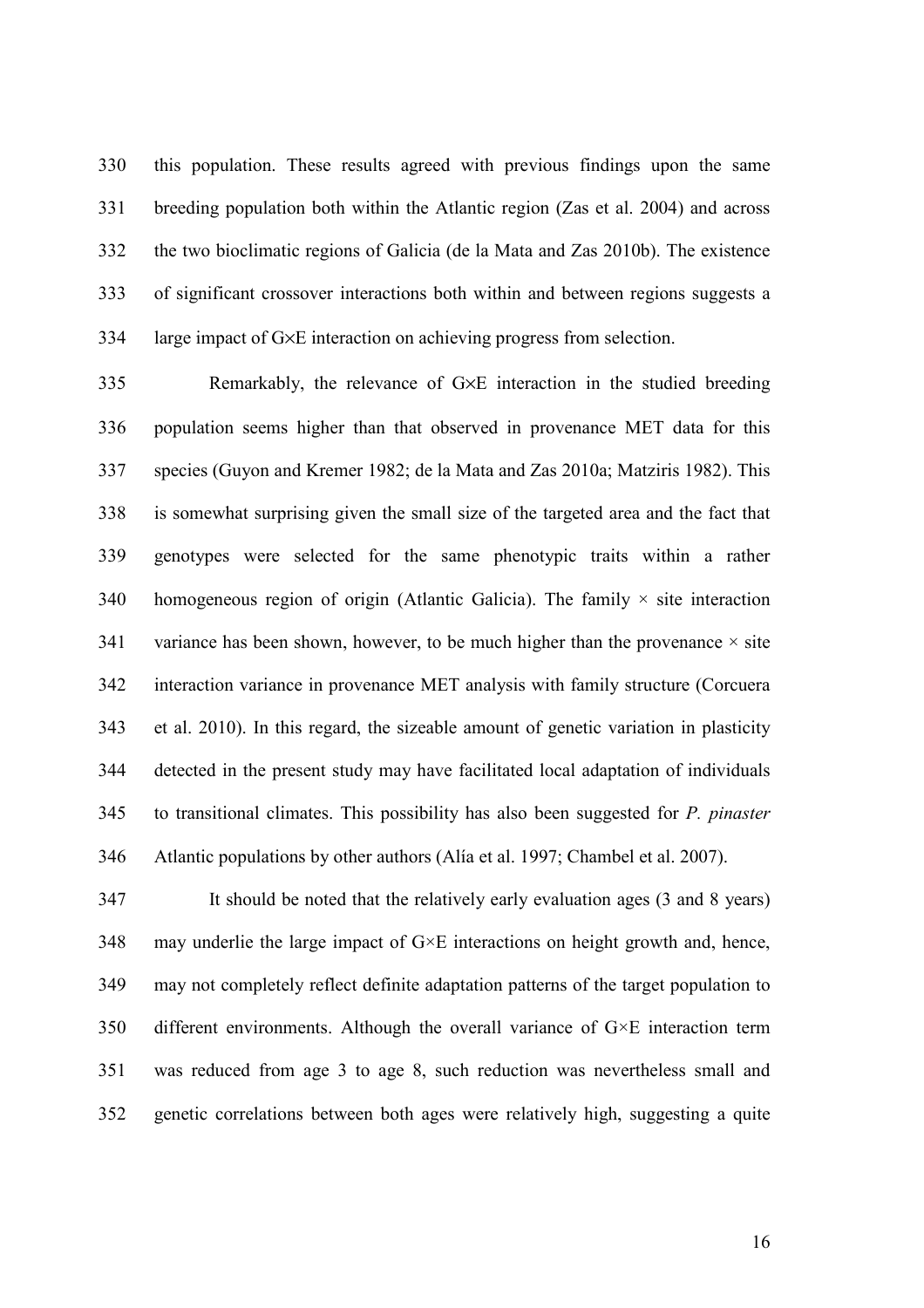353 uniform genotypic performance across ages. Previous studies reporting age-age 354 correlations in *P. pinaster* revealed that selection can be reasonably effective 355 when trees are about eight to 12 years old (Danjon 1994; Kremer 1992). In the 356 present study, the assessment at ages 7-8 can be thus considered quite effective for 357 achieving a reliable understanding of adaptation patterns to local environmental 358 conditions.

359

#### 360 *Geographical pattern of plastic responses*

361 Both the estimation of genetic correlations across sites and the likelihood 362 analysis on the relevance of crossover interactions indicated that family 363 performance varied as much within as between bioclimatic regions. We can 364 conclude, thus, that there is not enough evidence to subdivide Galicia into the two 365 currently operative deployment areas. An optimal clustering of sites minimizing 366 G×E interaction at the within-group level provided no clear geographical pattern 367 of site grouping. Although Atlantic and Mediterranean sites tended to group apart 368 in the clustering history, this trend was spoilt by some sites that were not grouped 369 as could be expected. These were, however, sites either with anomalous growth 370 due to the incidence of pests (Daneiro) or diseases (Laracha) (see de la Mata and 371 Zas 2010b), or located in the central part of Galicia relatively close to the 372 boundary between the two deployment areas (Chantada, Cortegada, Friol, Lalín 373 and Noceda). Altogether, these results suggest that there is not a clear delimited 374 limit between both bioclimatic regions, but rather a diffuse gradient between 375 coastal areas, with a mild Atlantic climate, and the inland zone, characterized by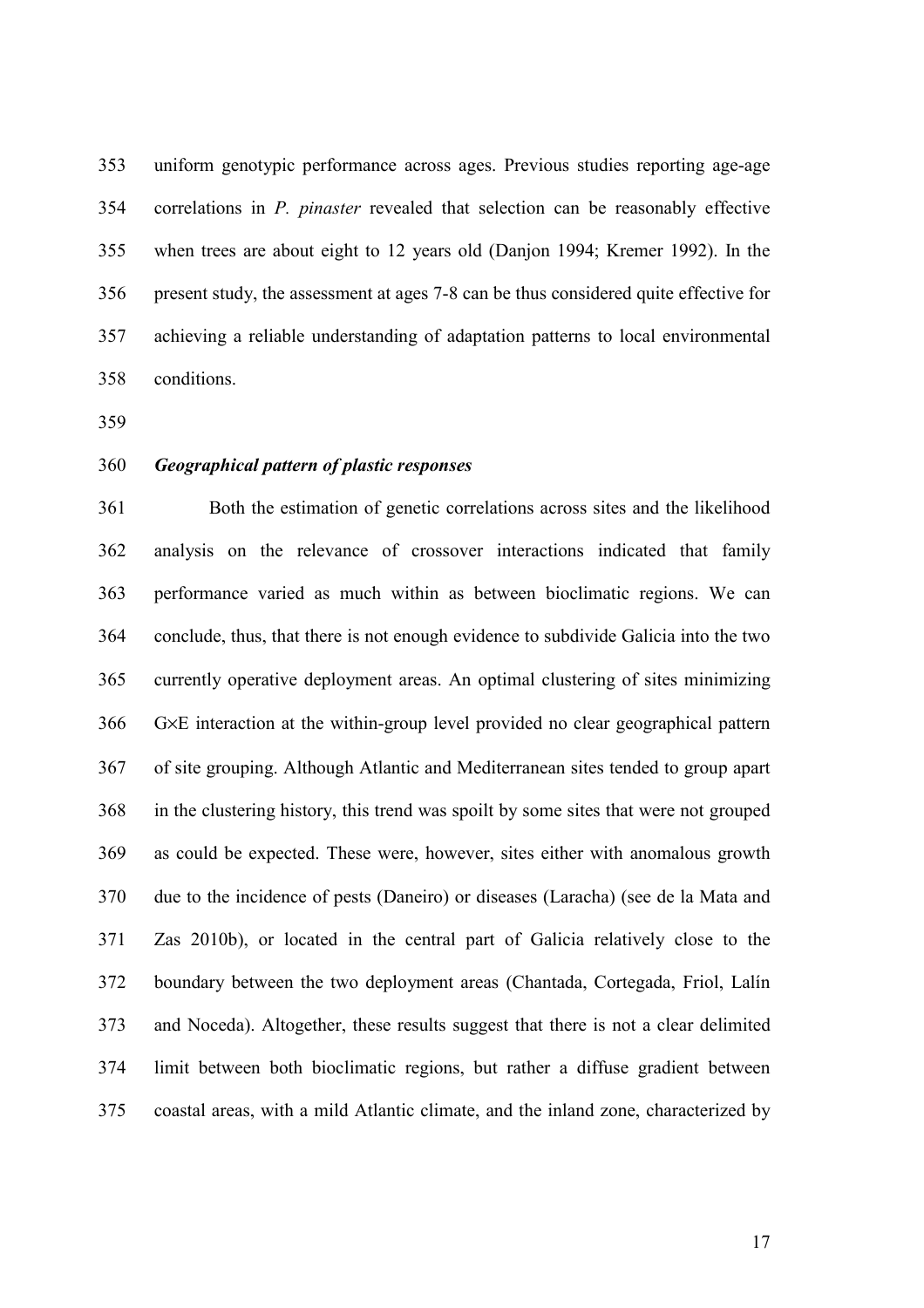376 more extreme climatic conditions. Within each bioclimatic region, adjacent sites 377 did not appear as the closer in the clustering history, evidencing the irregularity of 378 this transitional gradient, probably originated by the strong geographic 379 heterogeneity of region, which also generates large environmental variability at 380 intermediate scales (Martínez et al. 1999).

- 381
- 382 *Variation in climate sensitivity*

383 Factorial regression models pointed to the thermal regime, especially 384 winter cold, as the climate factor better explaining the G×E interaction patterns for 385 the studied breeding population. Therefore, regional differences in thermal regime 386 probably underlie the observed divergence in phenotypic plasticity among 387 genotypes. Contrary to what could be expected, our results indicate that both 388 annual and summer rainfall play a reduced role on the explanation of adaptive 389 patterns in the studied population. Overall and based on the growth rate, this 390 population appears to be well adapted to the intensity and duration of drought 391 events typically found in the Mediterranean region of Galicia. Therefore, the 392 variation in precipitation patterns over the targeted regions does not seem to be 393 responsible of changes in family ranking whereas the cold regime arises as key 394 determinant of genetic variation in phenotypic plasticity in this Atlantic breeding 395 population of maritime pine. The Landes provenance (SW France), another 396 Atlantic origin present in non water limiting areas, has also shown a high 397 tolerance to drought that has been attributed to adaptation to windy and sandy 398 areas (Corcuera et al. 2010). The Galician coastal provenance could have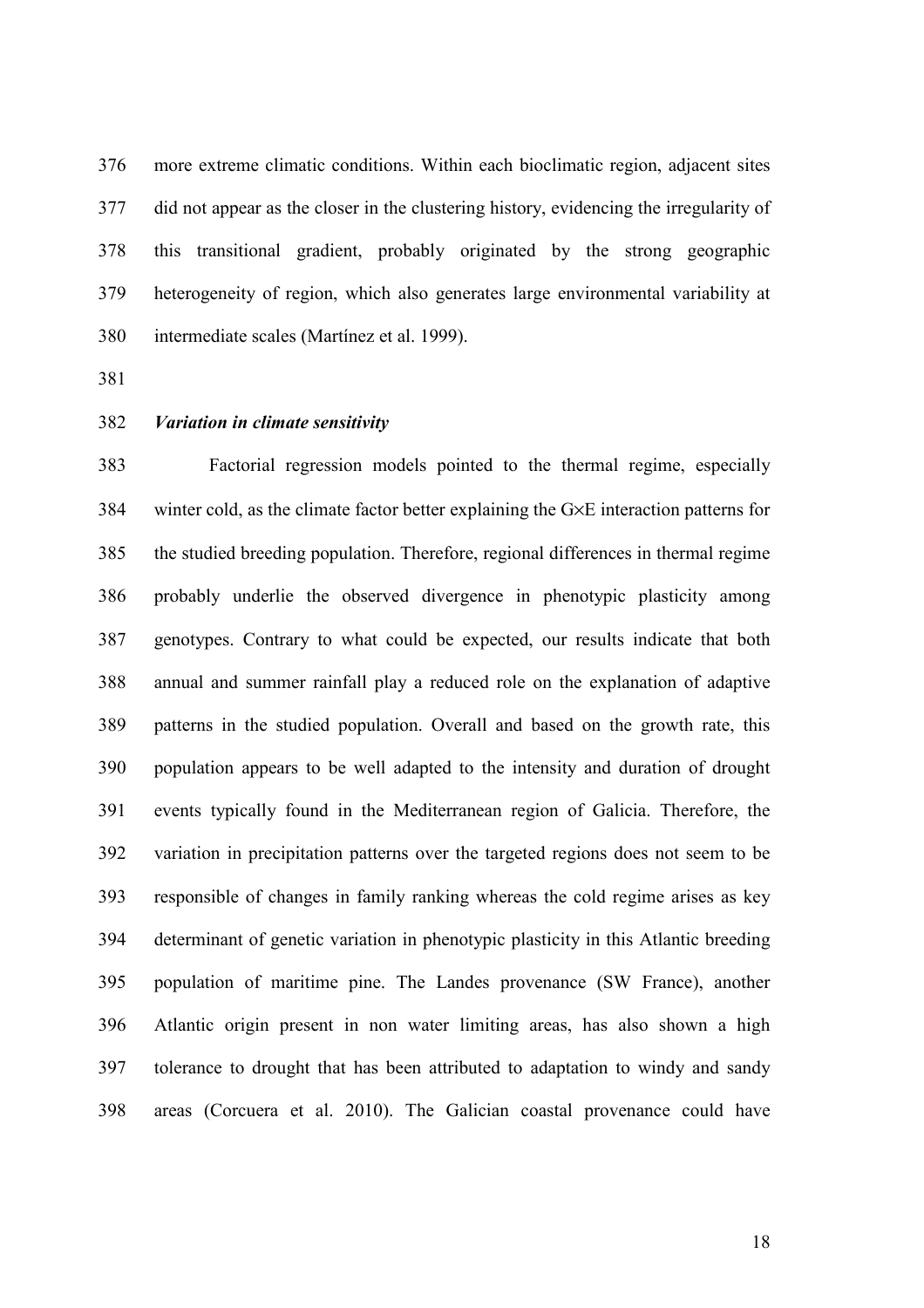399 experienced a similar process and, thus the acquisition of some degree of drought 400 tolerance would allow using this material in regions with relatively lower rainfall 401 but where winds and water soil retention are not so limiting. By contrast, the 402 results indicate a high relevance of the thermal regime as important driver of 403 relative changes in performance among coastal breeding material. This 404 observation agrees with results on young seedlings of less thermophilic species 405 such as *P. sylvestris* (Sonesson and Eriksson 2000) or *Pseudotsuga menziesii* 406 (Campbell and Sorensen 1978), but differs from the performance of other 407 thermophilic pines such as *P. taeda*, for which rainfall regime was the factor that 408 better explained the G×E interaction (e.g. Cannell et al. 1978; Waxler and van-409 Buijtenen 1981).

410 Local climate models in NW Spain predict an increase in temperatures, 411 especially in summer, and important changes in seasonal precipitation 412 distribution, with a progressive evolution towards more Mediterranean conditions 413 (Pérez-Muñuzuri et al. 2009). Our results suggest, thus, a relatively low impact of 414 future climate conditions on the relative performance of the Atlantic breeding 415 population. Because little changes in extreme colds are expected, this population 416 would be well-adapted to the predicted evolution towards conditions similar to the 417 actual climate of inner Galicia.

418

#### 419 *Genetic variation in stability*

420 The stability analysis showed that families varied largely in their 421 sensitivity to changing environmental conditions, with some progenies being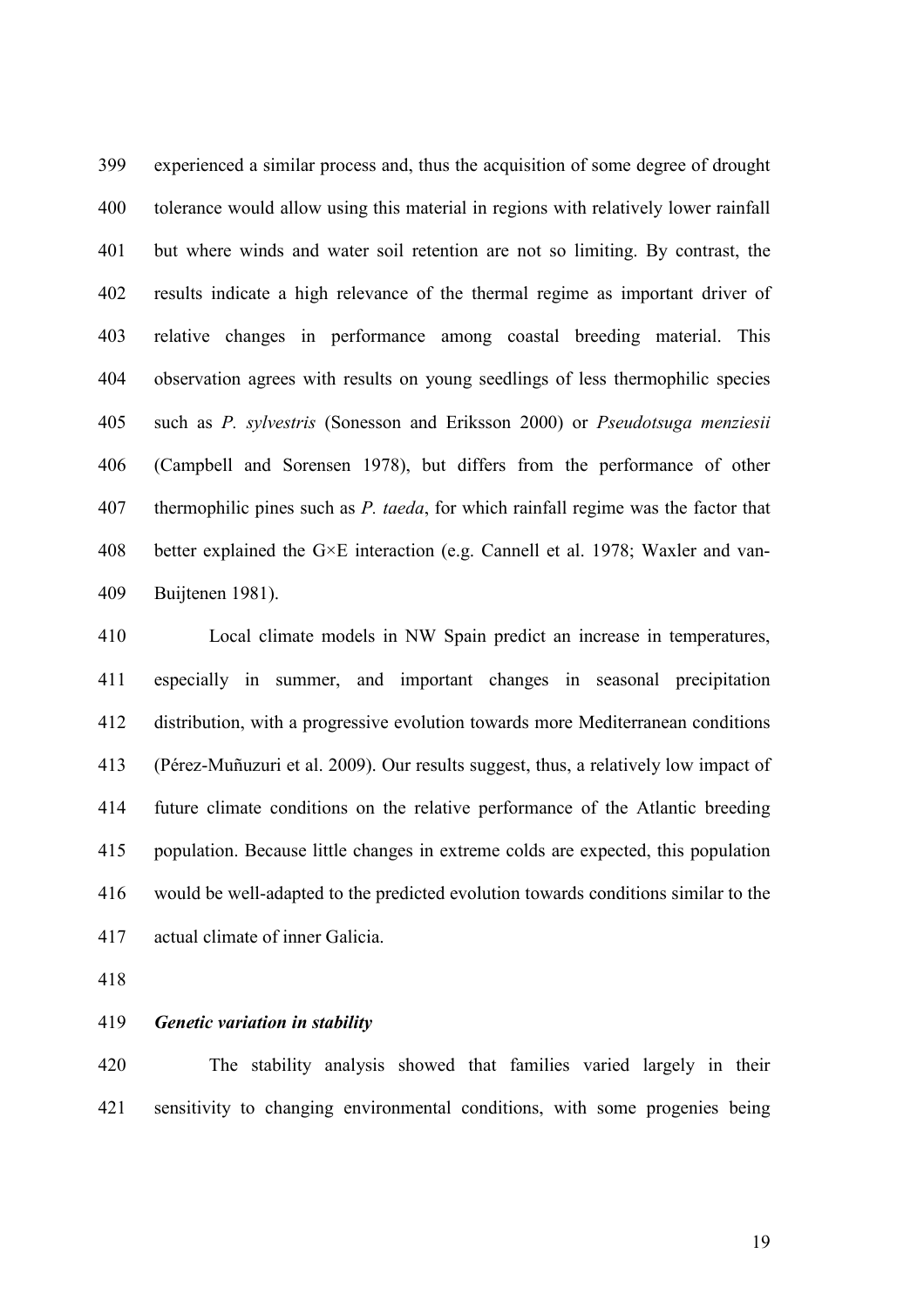422 much more influenced than others. A few especially interactive families were 423 therefore particularly responsible for G×E interaction effects. These results are 424 consistent with those previously obtained for the same breeding population in the 425 field (Zas et al. 2004) and under controlled conditions (Zas and Fernández-López 426 2005). Indeed this behaviour is common to many other pines (e.g. McKeand et al. 427 2006; Sonesson and Eriksson 2000).

428 Removing unstable families is an alternative to reduce the impact of  $G \times E$ 429 interaction in breeding populations. Many authors have suggested considering the 430 genotypic stability across sites as screening trait in selection processes (e.g. 431 Johnson and Burdon 1990). Selection based on stability parameters is also a 432 safeguard decision regarding the current global change scenarios. Under this 433 uncertain situation, selection for specific adaptation at present may lead more 434 easily to future adaptation concerns in the deployed material (Ledig and 435 Kitzmiller 1992). Removing the most interactive families indeed reduced G×E 436 interaction, but achieving near-complete stability in the breeding population 437 would require roguing up to 70% of the initial material. This would imply a too 438 large reduction in genetic variability which is by far not the best decision from a 439 sustainability point of view. Applying a low intensity selection for stability, that 440 is, removing around one-third of the most interactive families should be the option 441 of choice as it may substantially reduce COI effects while probably keeping a 442 sufficient genetic pool for future activities in the breeding program.

443

## 444 **5. Conclusions**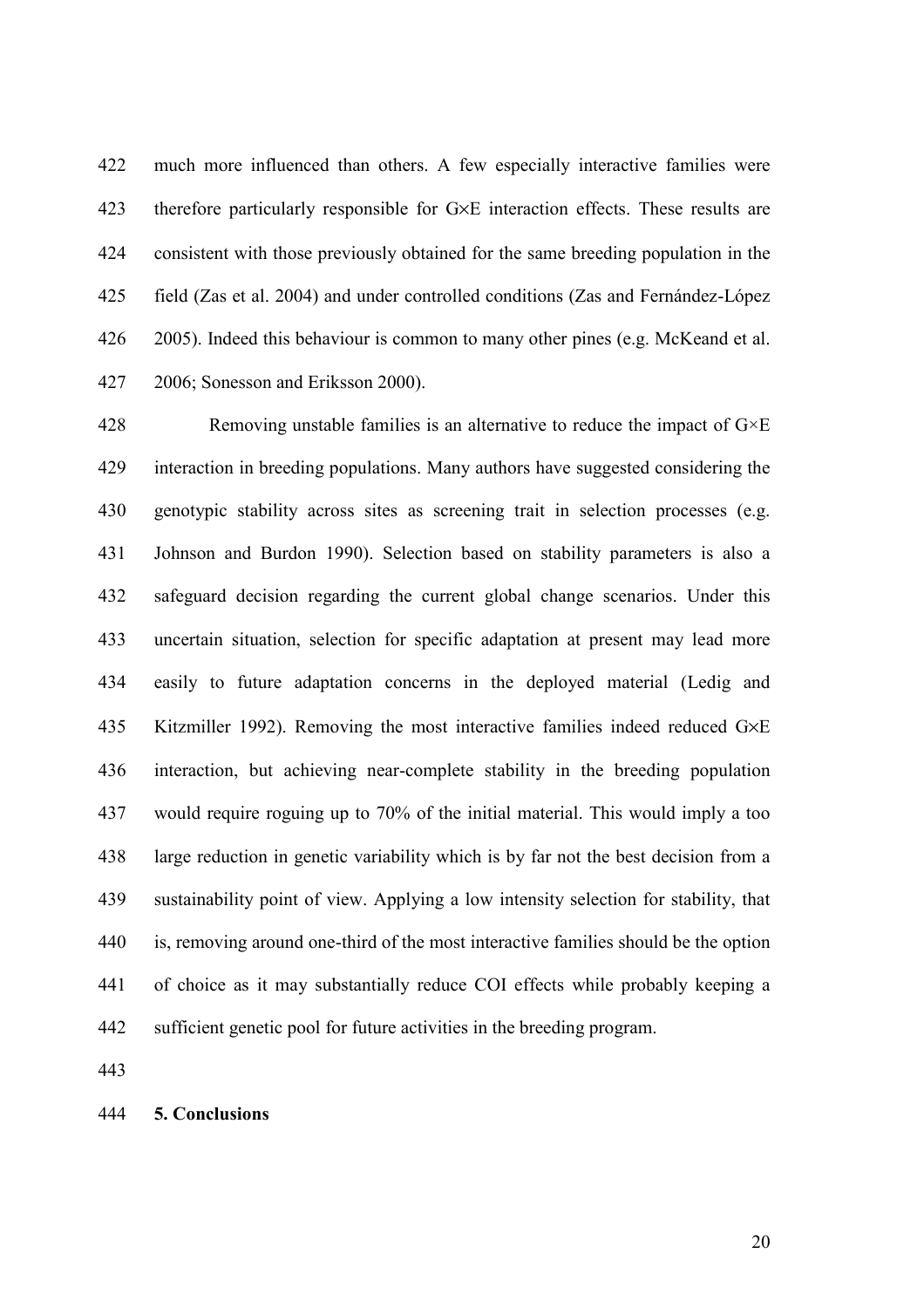445 We found a sizeable  $G \times E$  interaction for early height growth that suggests 446 the presence of contrasting adaptation patterns among families in the studied 447 maritime pine population. The large  $G \times E$  interaction did not follow any clear 448 geographical pattern, with COI effects appearing both within and across 449 bioclimatic regions. Some climatic variables, however, significantly influenced 450 the relative performance of the pine families. Particularly, winter cold rather than 451 drought appeared to be the most relevant modulator of phenotypic plasticity, 452 being the climatic factor that had a greater effect on changes in family rankings. 453 Both the large genetic variation in phenotypic plasticity of the studied Atlantic 454 population and its low sensitivity to summer drought suggest reduced effects of 455 predicted climate change, so a good overall adaptation is expected to future 456 Mediterranean-like climatic conditions in the region. Accordingly, the observed 457 G×E patterns indicate that there is not enough evidence to subdivide Galicia into 458 the two currently operative deployment areas for improved material.

459

#### 460 **Acknowledgements**

461 We gratefully acknowledge the effort made by many researches and technicians 462 of the Forestry Research Centre of Lourizán that contributed to establish and 463 maintain the different trial series. Particularly, we thanks Guillermo Vega and 464 Josefa Fernández-López, earlier managers of the Maritime pine breeding program 465 in Galicia, and Pablo Xesteira, Ricardo Ferradás, Mariano Arnedo, Agustín 466 Quintairós, José María Mendaña, Sonia Queimadelos, Marisa Blanco, Pilar Soto, 467 Maribel Juncal, Raquel Jares, Manuel Cerviño, Emilio Pérez, Ana Hernández,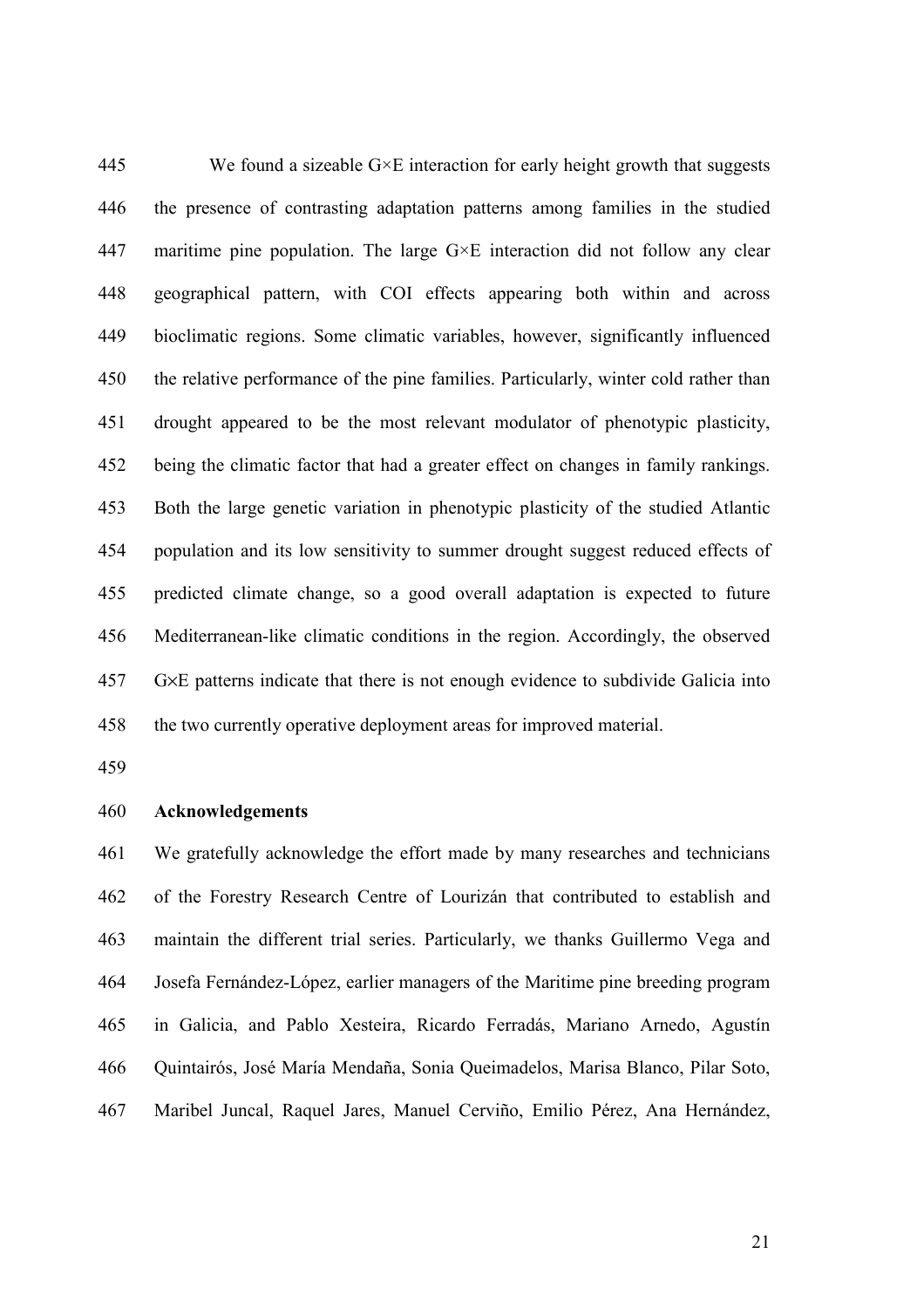468 Esther Merlo, Xoaquín Moreira and Patricia Martíns for helping in the 469 establishment, maintenance, or assessments of the trials.

470

#### 471 **Funding**

472 This study was partially supported by the research grants RTA05-173, RTA07-

473 100 and PSE310000. Field trials were established and maintained by the Forestry

474 Research Centre of Lourizán under the Forest Genetic Improvement Programme

475 of Galicia, funded by the European Union and Xunta de Galicia. Raúl de la Mata

476 enjoyed a scholarship funded by Xunta de Galicia.

477

#### 478 **References**

- 479 Alía R, Gil L, Pardos JA (1995) Performance of 43 *Pinus pinaster* Ait. 480 Provenances on 5 Locations in Central Spain. Silvae Genet 44:75-81
- 481 Alía R, Martin S, De Miguel J, Galera R, Agúndez D, Gordo J, Catalán G, Gil L
- 482 (1996) Las regiones de procedencia de *Pinus pinaster* Ait. OA de Parques 483 Nacionales. DGCONA, Madrid, Spain
- 484 Alía R, Moro J, Denis JB (1997) Performance of *Pinus pinaster* provenances in 485 Spain: interpretation of the genotype by environment interaction. Can J 486 Forest Res 27:1548-1559
- 487 Bucci G, Gonzalez Martinez SC, Le Provost G, Plomion C, Ribeiro MM, 488 Sebastiani F, Alia R, Vendramin GG (2007) Range-wide phylogeography 489 and gene zones in Pinus pinaster Ait. revealed by chloroplast 490 microsatellite markers. Mol Ecol 16:2137-2153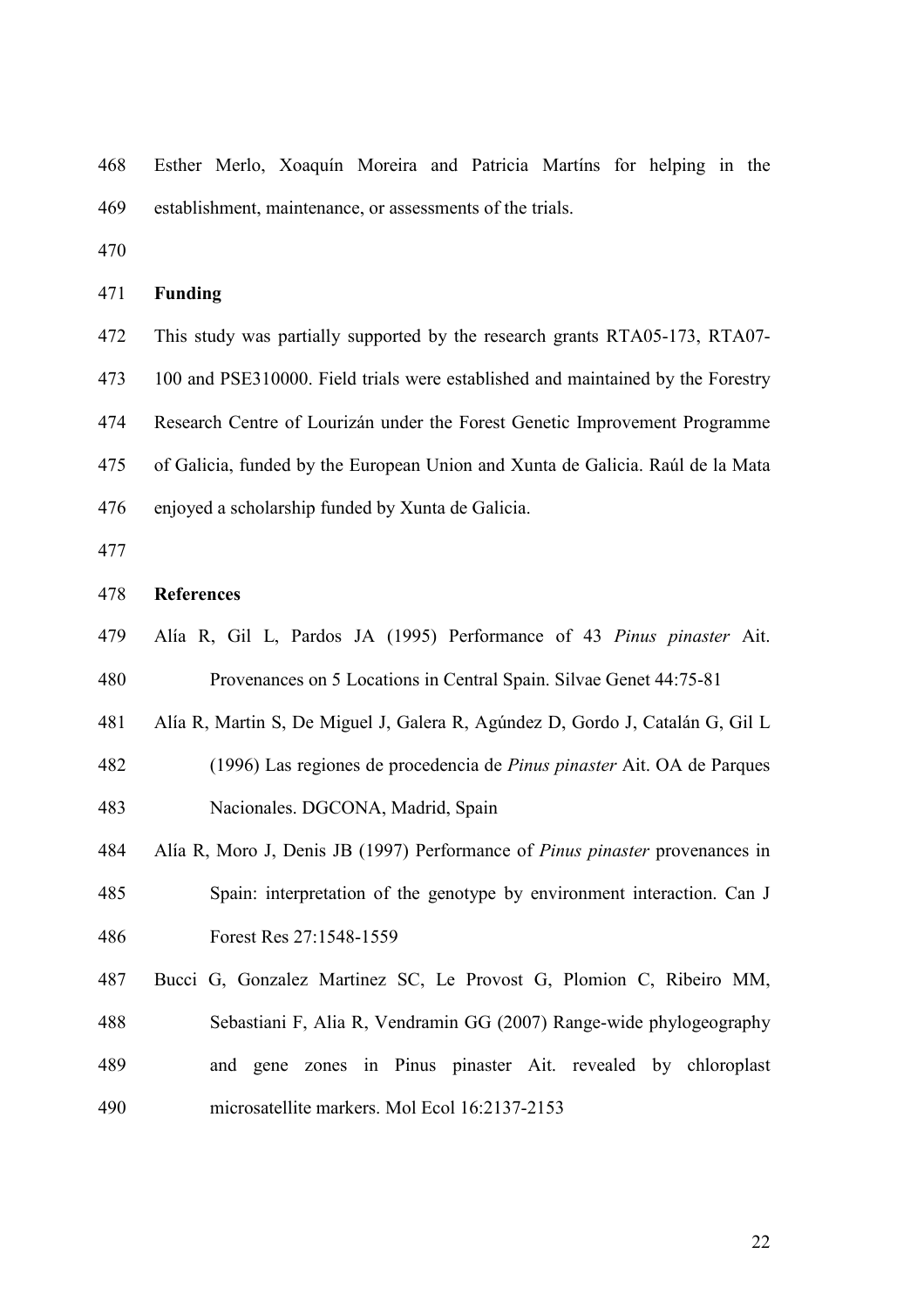- 491 Campbell RK, Sorensen FC (1978) Effect of test environment on expression of 492 clines and on delimitation of seed zones in Douglas-Fir. Theor Appl Genet 493 51:233-246.
- 494 Cannell MGR, Bridgwater FE, Greenwood MS (1978) Seedling growth rates, 495 water stress responses and root-shoot relationships related to eight-year 496 volumes among families of *Pinus taeda* L. Silvae Genet 27:237-248
- 497 Cappa EP, Yanchuk AD, Cartwright CV Bayesian estimation of genetic 498 (co)variances across sites for spatial adjusted data of large forest genetic 499 trials. In: XIII World Forestry Congress, Buenos Aires, Argentina, 18-23 500 October 2009. pp 1-9
- 501 Corcuera L, Gil-Pelegrin E, Notivol E (2010) Phenotypic plasticity in Pinus 502 pinaster delta(13)C: environment modulates genetic variation. Ann For Sci 503 67:812.
- 504 Corsten LCA, Denis JB (1990) Structuring Interaction in Two-Way Tables by 505 Clustering. Biometrics 46:207-215
- 506 Chambel MR, Climent J, Alía R (2007) Divergence among species and
- 507 populations of Mediterranean pines in biomass allocation of seedlings 508 grown under two watering regimes. Ann For Sci 64:87-97
- 509 Danjon F (1994) Stand features and height growth in a 36-year-old maritime pine 510 (*Pinus pinaster* Ait.) provenance test. Silvae Genet 43:52-62
- 511 de la Mata R, Zas R (2010a) Performance of maritime pine Spanish 512 Mediterranean provenances at young ages in a transitional region between 513 Atlantic and Mediterranean climates in NW Spain. Silvae Genet 59:8-17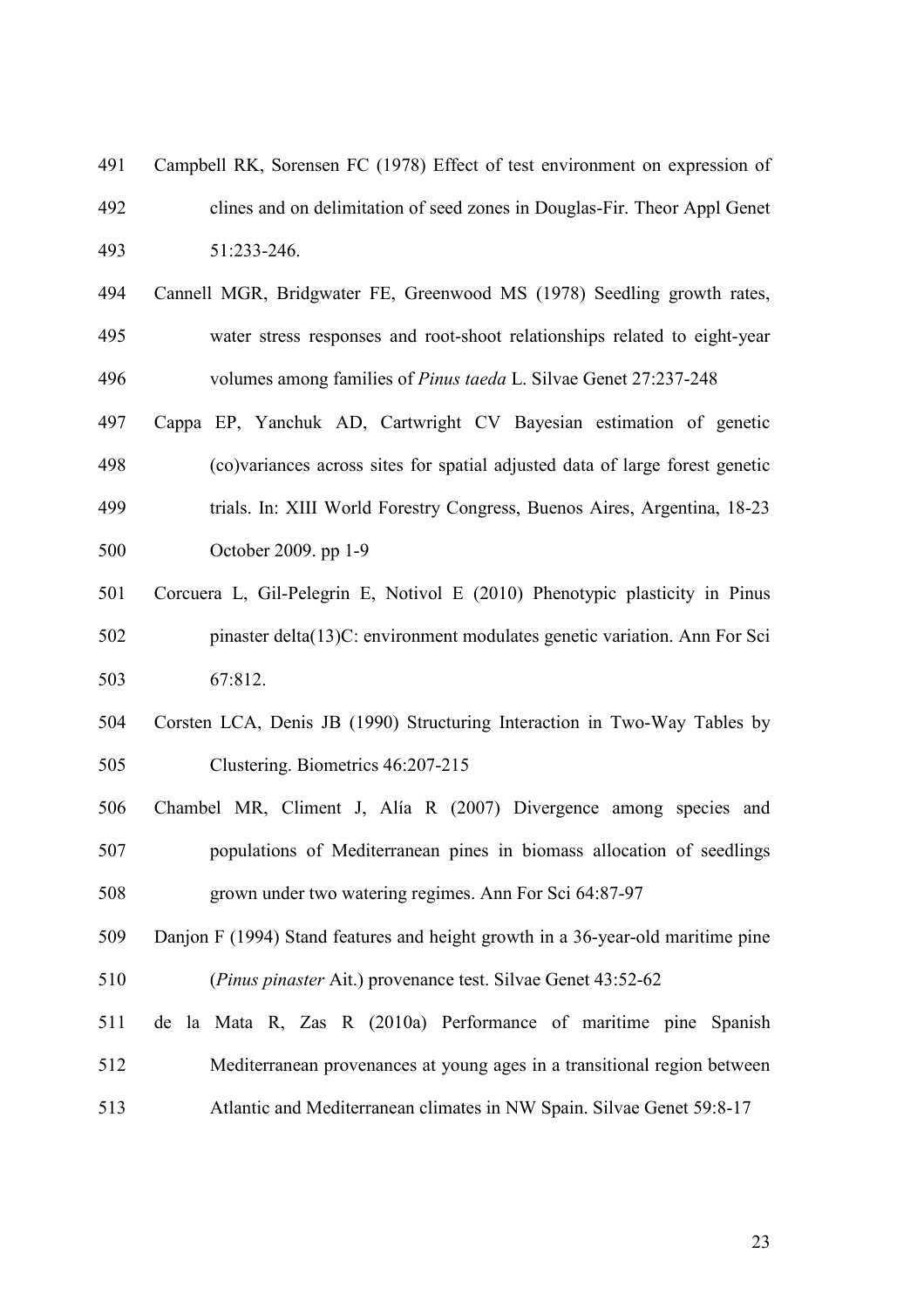| 514 | de la Mata R, Zas R (2010b) Transferring Atlantic maritime pine improved     |
|-----|------------------------------------------------------------------------------|
| 515 | material to a region with marked Mediterranean influence in inland NW        |
| 516 | Spain: a likelihood-base approach on spatially adjusted field data. Eur J    |
| 517 | For Res 129:645-658                                                          |
| 518 | Delacy IH, Cooper M, Basford PK (1996) Relationships among analytic methods  |
| 519 | used to study genotype-by-environment interactions and evaluation of         |
| 520 | their impact on response to selection. In: Kang MS, Gauch HG (eds)           |
| 521 | Genotype by Environment Interaction: New Perspectives. CRC Press,            |
| 522 | Boca Raton, Florida, pp 51-84                                                |
| 523 | Denis JB (1988) Two-way analysis using covariates. Statistics 19:123-132     |
| 524 | Fernandes PM, Rigolot E (2007) The fire ecology and management of maritime   |
| 525 | pine (Pinus pinaster Ait.). Forest Ecol Manag 241:1-13                       |
| 526 | Frensham AB, Barr AR, Cullis BR, Pelham SD (1998) A mixed model analysis of  |
| 527 | 10 years of oat evaluation data: use of agronomic information to explain     |
| 528 | genotype by environment interaction. Euphytica 99:43-56                      |
| 529 | Fry JD (2004) Estimation of genetic variances and covariances by restricted  |
| 530 | maximum likelihood using PROC MIXED. A.M. Saxton (ed) Genetic                |
| 531 | analysis of complex traits using SAS. SAS Institute, Cary, NC, USA           |
| 532 | González-Martínez SC, Alía R, Gil L (2002) Population genetic structure in a |
| 533 | Mediterranean pine (Pinus pinaster Ait.): a comparison of allozyme           |
| 534 | markers and quantitative traits. Heredity 89:199-206                         |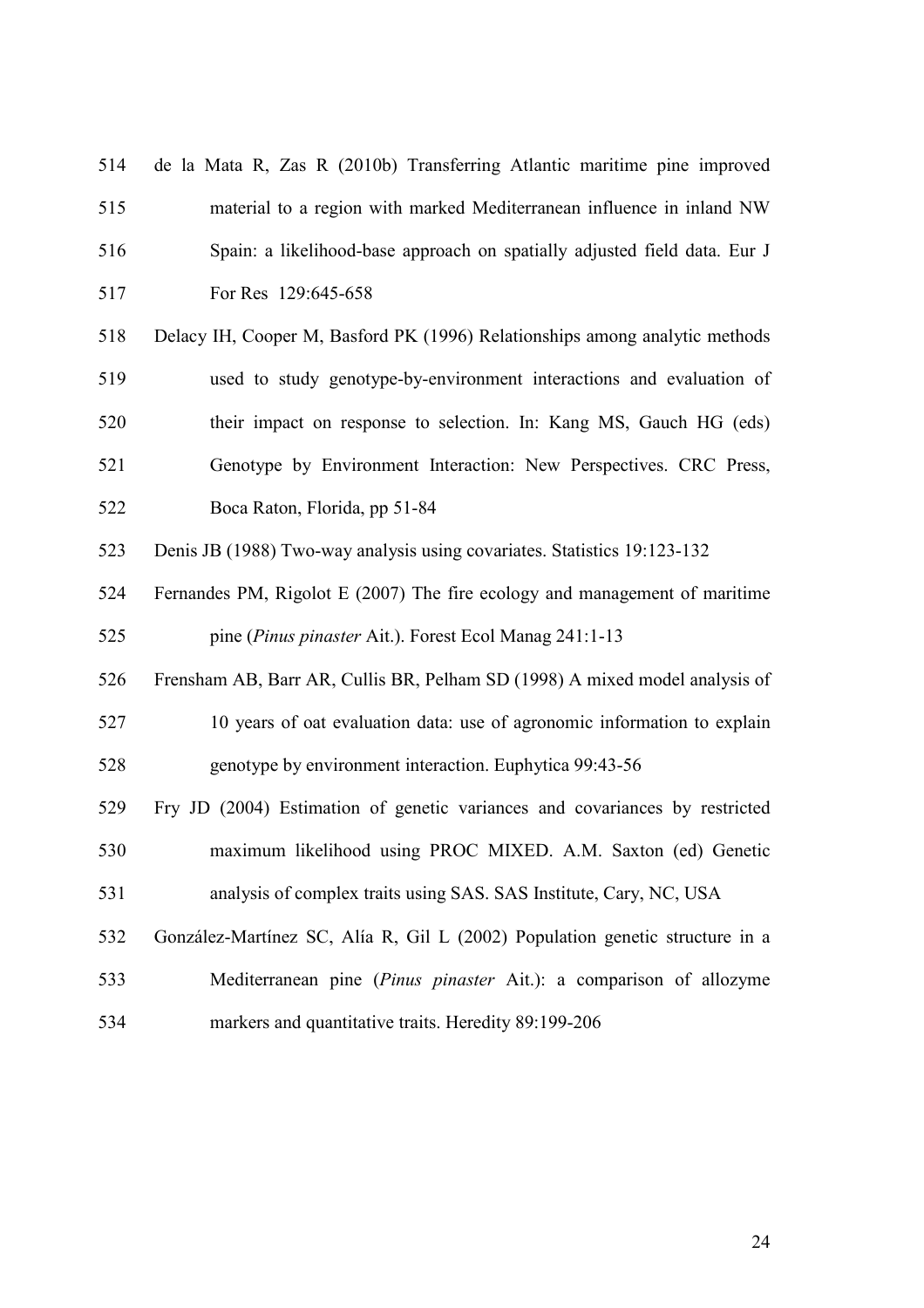- 535 Guyon JP, Kremer A (1982) Phenotypic stability of height growth, daily changes
- 536 in sap pressure and transpiration in maritime pine (*Pinus pinaster* Ait.). 537 Can J Forest Res 12:936-946
- 538 Hammer GL, Cooper M (1996) Plant adaptation and crop improvement. CAB 539 International, Wallingford, UK
- 540 Hill J, Becker HC, Tigarstedt PMA (1998) Quantitative and ecological aspects of 541 plant breeding. Chapman & Hall, London, UK
- 542 Holland JB (2006) Estimating genotypic correlations and their standard errors
- 543 using multivariate restricted maximum likelihood estimation with SAS

544 Proc MIXED. Crop Sci 46:642-654

- 545 Johnson GR, Burdon ED (1990) Family-site interaction in *Pinus radiata* 546 implications for progeny testing strategy and regionalised breeding in New 547 Zealand. Silvae Genet 39:55-62
- 548 Kremer A (1992) Predictions of age-age correlations of total height based on 549 serial correlations between height increments in maritime pine (*Pinus*  550 *pinaster* Ait.). Theor Appl Genet 85:152-158
- 551 Ledig FT, Kitzmiller JH (1992) Genetic Strategies for Reforestation in the Face of 552 Global Climate Change. Forest Ecol Manag 50:153-169
- 553 Littell RC, Milliken GA, Stroup WW, Wolfinger RD, Schabenberger O (2006)
- 554 SAS System for mixed models, second edition. SAS Institute, Cary, NC, 555 USA
- 556 Magnussen S (1990) Application and comparison of spatial models in analyzing 557 tree-genetics field trials. Can J Forest Res 20:536-546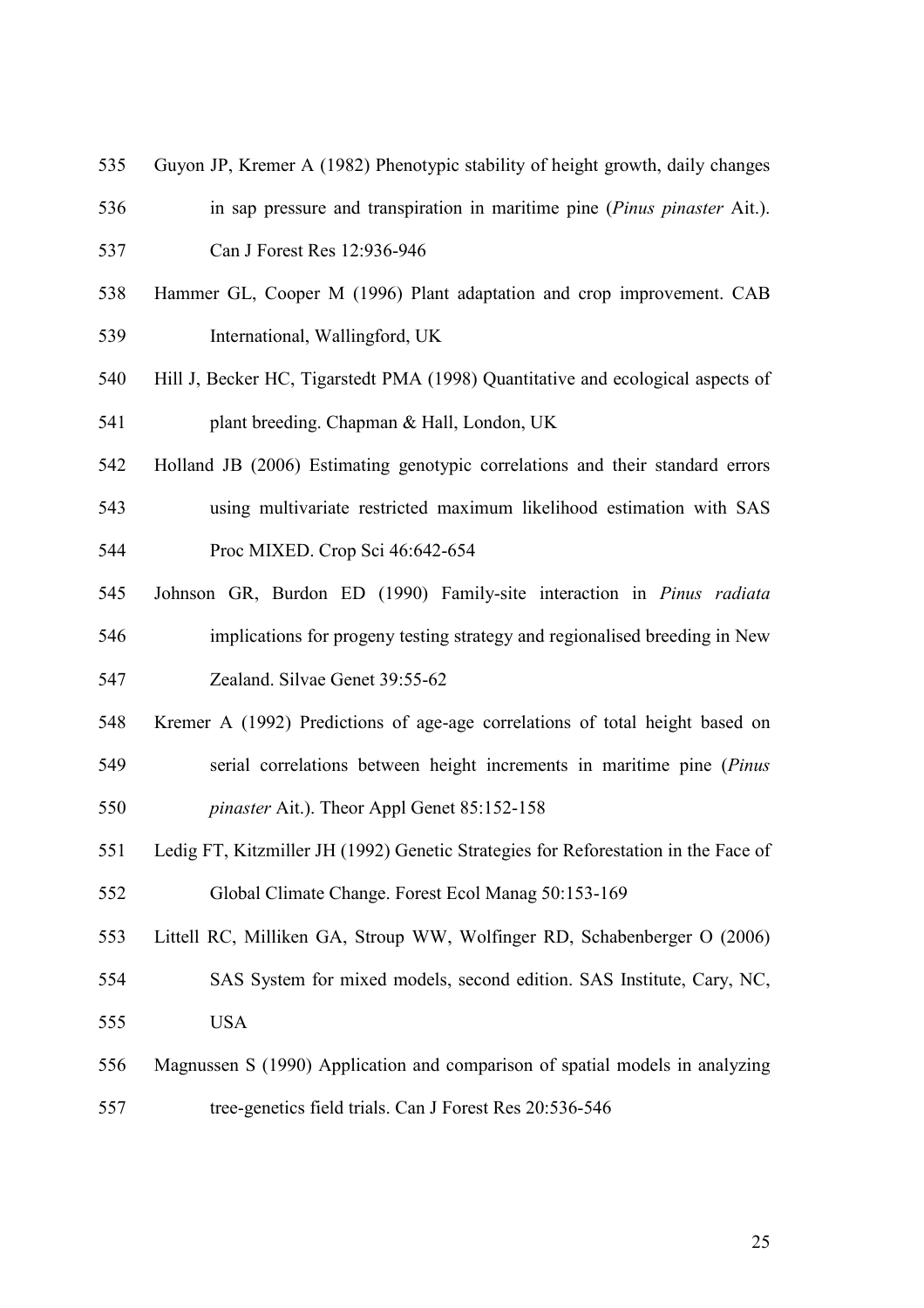| 558 | Martínez CA, Pérez AA, Castillo RF, Valcarcel DM, Blanco CR (1999) Atlas               |
|-----|----------------------------------------------------------------------------------------|
| 559 | climático de Galicia. Xunta de Galicia, Santiago de Compostela, Spain                  |
| 560 | Matziris DI (1982) Variation on growth and quality characters in <i>Pinus pinaster</i> |
| 561 | provenances grown at seven sites in Greece. Silvae Genet 31:168-173                    |
| 562 | McKeand SE, Jokela EJ, Huber DA, Byram TD, Allen HL, Li B, Mullin TJ                   |
| 563 | (2006) Performance of improved genotypes of lobolly pine across                        |
| 564 | different soils, climates, and silvicultural inputs. Forest Ecol Manag                 |
| 565 | 227:178-184                                                                            |
| 566 | Payne RW, Harding SA, Murray DA, Soutar DM, Baird DB, Welham SJ, Kane                  |
| 567 | AF, Gilmour AR, Thompson R, Webster R, Tunnicliffe E, Wilson G                         |
| 568 | (2006) GenStat release 9 Reference Manual, part 2 directives. VSN                      |
| 569 | International, Hemel Hempstead, UK                                                     |
| 570 | Pérez-Muñuzuri V, Fernández-Cañamero M, Gómez-Gesteira JL (2009) The                   |
| 571 | evidence for and impact of climate change in Galicia. Xunta de Galicia.                |
| 572 | Consellería de Medio Ambiente e Desenvolvemento Sostible. URL:                         |
| 573 | www.meteogalicia.es, Santiago de Compostela, Spain                                     |
| 574 | Piepho HP (1999) Stability analysis using the SAS system. Agron J. 91:154-160          |
| 575 | Searle SR, Casella G, McCulloch CE (1992) Variance Components. John Wiley,             |
| 576 | New York, USA                                                                          |
| 577 | Shukla (1972) Some statistical aspects of partitioning genotype - environmental        |
| 578 | interaction components of variability. Heredity 29:237-245                             |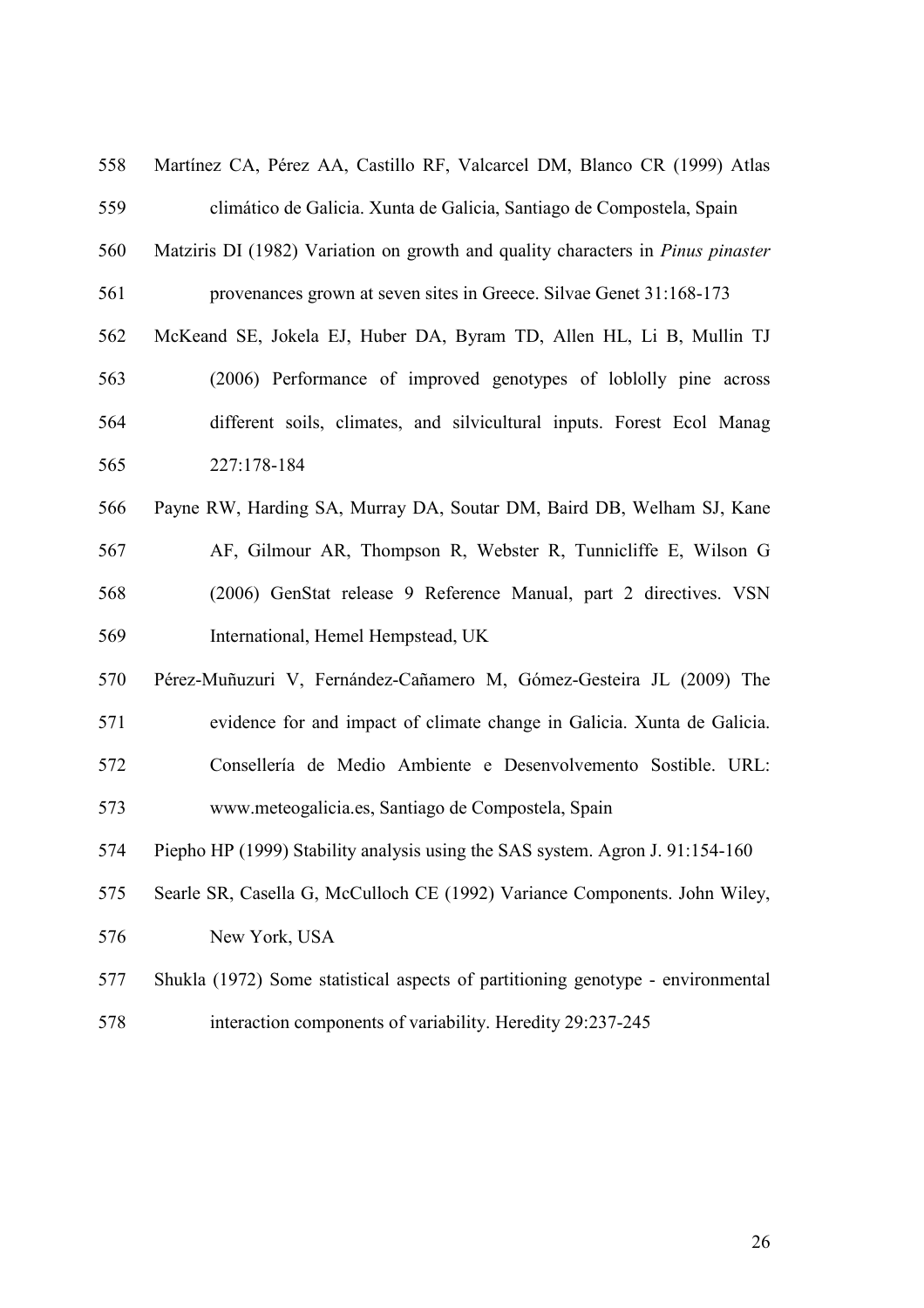- 579 Sonesson J, Eriksson G (2000) Genotypic stability and genetic parameters for
- 580 growth and biomass traits in a water x temperature factorial experiment 581 with *Pinus sylvestris* L. seedlings. Forest Sci 46:487-495
- 582 Tapias R, Climent J, Pardos JA, Gil L (2004) Life histories of Mediterranean 583 pines. Plant Ecol 171:53-68
- 584 Waxler MS, van-Buijtenen JP (1981) Early genetic evaluation of Loblolly pine.

585 Can J Forest Res 11:351-355

- 586 Webster R, Oliver MA (1990) Statistical methods in soil and land resource 587 survey. Oxford University Press, Oxford, UK
- 588 Wricke G (1962) Über eine methode zur erfassung der ökologischen streubreite in 589 feldversuchen. Z Pflanzenzucht 47:92-96
- 590 Yang R-C (2002) Likelihood-based analysis of Genotype-Environment 591 interactions. Crop Sci 42:1434-1440
- 592 Zas R (2006) Iterative kriging for removing spatial autocorrelation in analysis of 593 forest genetic trials. Tree Genet Genomes 2:177-185
- 594 Zas R, Fernández-López J (2005) Juvenile genetic parameters and genotypic 595 stability of *Pinus pinaster* Ait. open pollinated families under different
- 596 water and nutrient regimes. Forest Sci 51:165-174
- 597 Zas R, Merlo E, Fernández-López J (2004) Genotype x environment interaction in
- 598 Maritime pine families in Galicia, Northwest Spain. Silvae Genet 53:175-
- 599 182
- 600
- 601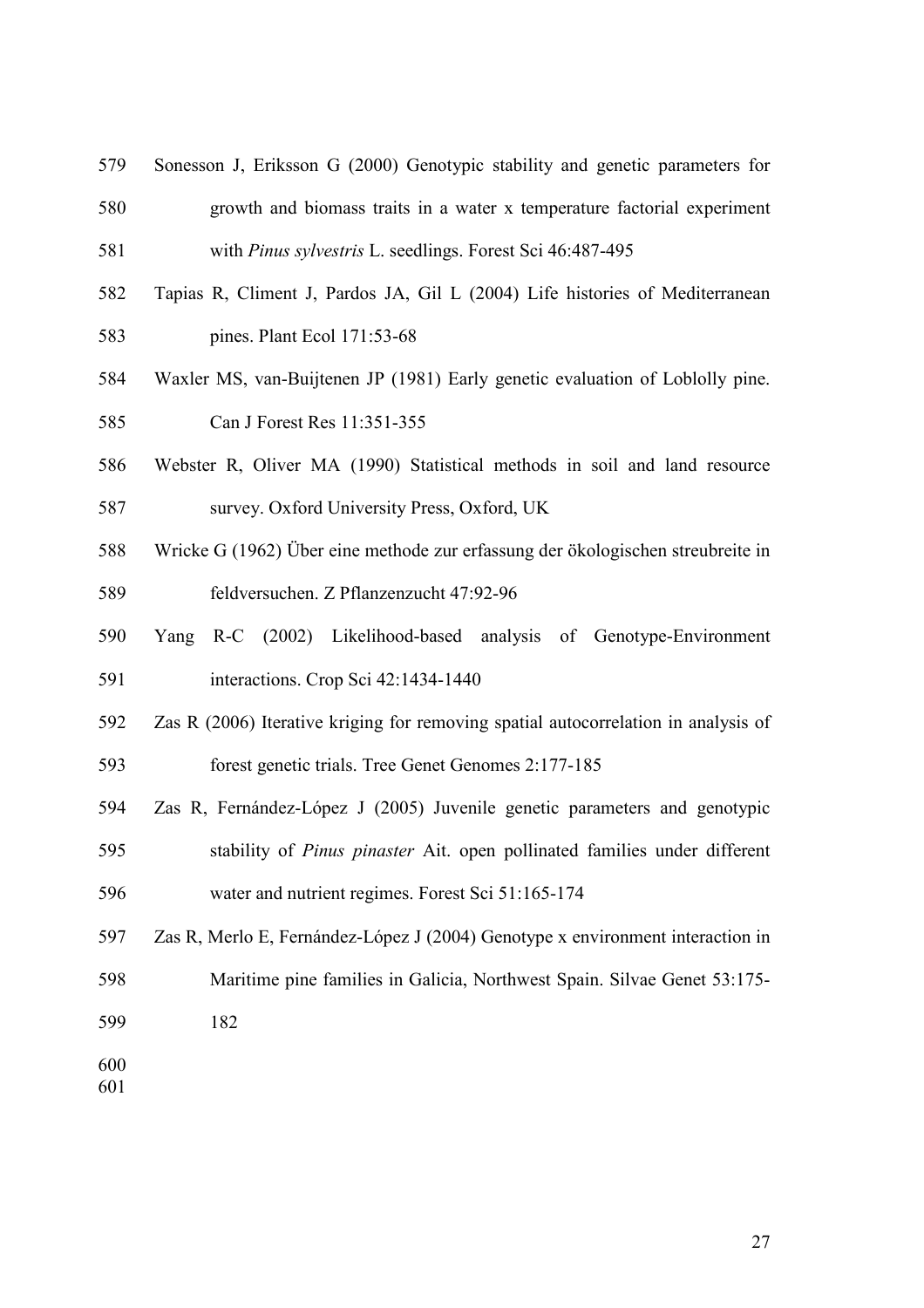| 602 | Table 1 Log-likelihood ratios testing for crossover interactions appearing either         |
|-----|-------------------------------------------------------------------------------------------|
| 603 | within and across regions or only across regions. The table shows the Restricted          |
| 604 | Log-Likelihood (RLL) value of the full model (unconstrained variance-covariance           |
| 605 | matrix) and of different reduced models in which genetic covariances across sites         |
| 606 | of the same region were constrained to unity. The corresponding Log-Likelihood            |
| 607 | Ratio (LLR = $-2(RLL_{reduced model} - RLL_{full model})$ , associated degrees of freedom |
| 608 | (DF) and probability levels are presented. Sites were grouped according to the            |
| 609 | bioclimatic region (Atlantic or Mediterranean regions), or according to the               |
| 610 | optimal clustering obtained by the CINTERACTION procedure (see Fig. 1), assuming          |
| 611 | the first two levels of subdivision in two or three groups                                |

|              |         | AGE <sub>3</sub>         |                          | AGE 8         |         |      |                 |               |  |  |
|--------------|---------|--------------------------|--------------------------|---------------|---------|------|-----------------|---------------|--|--|
| <b>Model</b> | $-2RLL$ | LLR                      | DF <sup>a</sup>          | $p>\chi^{2b}$ | $-2RLL$ | LLR  | DF <sup>a</sup> | $p>\chi^{2b}$ |  |  |
| Full         | 178980  | $\overline{\phantom{0}}$ | $\overline{\phantom{0}}$ | ۰             | 137566  | -    | -               | -             |  |  |
| Atl-Medit    | 179144  | 163.6                    | 36                       | < 0.001       | 137640  | 74.5 |                 | < 0.001       |  |  |
| 2 Groups     | 179088  | 108.1                    | 36                       | < 0.001       | 137629  | 63.5 | 9               | < 0.001       |  |  |
| 3 Groups     | 179085  | 104.9                    | 31                       | < 0.001       | 137610  | 44.2 | <sub>0</sub>    | < 0.001       |  |  |

613

614 <sup>a</sup> LLR is distributed approximately as  $\chi^2$  with degrees of freedom given by the

615 difference between the number of covariance parameter specifying the full model

616 and the reduced model (Fry 2004)

617 b Significance of  $\chi^2$  test for LLR. P-values lower than 0.05 indicate that the

618 reduced model fits significantly worse than the full model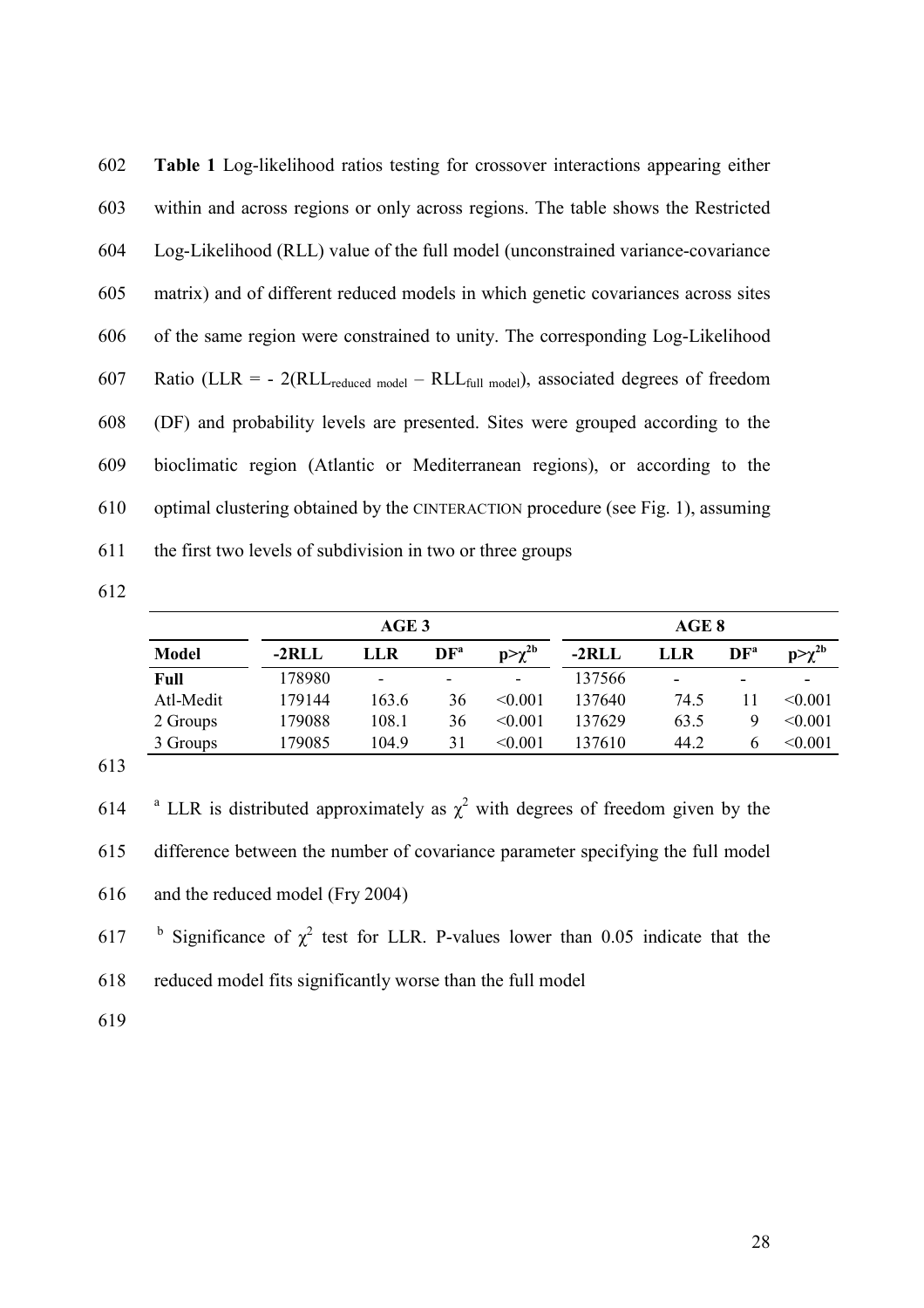620 **Table 2** REML estimates of genetic correlations between pairs of sites for height 621 growth at ages 3 and 8. Test sites are grouped according to bioclimatic regions 622 (Atlantic and Mediterranean). Shaded cells denote correlations between pair of 623 sites of the same region 624

|            |            |            |                |                 |           |            | AGE3      |            |            |                      |            |            |            |
|------------|------------|------------|----------------|-----------------|-----------|------------|-----------|------------|------------|----------------------|------------|------------|------------|
|            |            |            |                | <b>ATLANTIC</b> |           |            |           |            |            | <b>MEDITERRANEAN</b> |            |            |            |
|            | <b>COR</b> | <b>CRT</b> | <b>DAN</b>     | <b>FOR</b>      | LAR       | <b>REB</b> | BEC       | <b>CHA</b> | <b>FRI</b> | <b>GUN</b>           | <b>LAZ</b> | <b>MAN</b> | <b>NOC</b> |
| <b>COR</b> |            | $0.72***$  | 0.42           | $1***$          | 0.18      | $1***$     | $-0.32$   | $0.69***$  | $0.79**$   | $0.46*$              | 0.35       | $0.80***$  | $0.80***$  |
| <b>CRT</b> |            |            | $0.63***$      | $0.75***$       | $0.51**$  | $0.64***$  | 0.28      | $0.58***$  | $0.64***$  | $0.40**$             | $0.46***$  | 0.31       | $0.51**$   |
| <b>DAN</b> |            |            |                | $0.43*$         | $0.43*$   | 0.01       | $0.63***$ | 0.26       | 0.38       | 0.24                 | $0.84***$  | $0.60*$    | $-0.01$    |
| <b>FOR</b> |            |            |                |                 | $0.78***$ | $0.87***$  | 0.25      | $0.78***$  | $0.56*$    | $0.37*$              | $0.55***$  | 0.31       | $0.86***$  |
| LAR        |            |            |                |                 |           | 0.34       | 0.41      | $0.64**$   | 0.30       | $0.62***$            | $0.55***$  | 0.25       | 0.14       |
| <b>REB</b> |            |            |                |                 |           |            | 0.34      | $1***$     | $0.55*$    | 0.12                 | 0.07       | 0.12       | $1***$     |
| BEC        |            |            |                | 0.22            |           |            |           | 0.41       | $-0.12$    | $0.59***$            | $0.56***$  | 0.40       | 0.03       |
| <b>CHA</b> |            |            | $0.22 \pm .32$ | (0.32)          |           |            |           |            | $0.52*$    | $0.52**$             | $0.38*$    | $0.86***$  | $0.74***$  |
| FRI        |            |            |                |                 |           |            |           |            |            | 0.21                 | 0.22       | 0.46       | $0.78**$   |
| <b>GUN</b> |            |            |                |                 |           |            |           |            |            |                      | $0.41**$   | 0.29       | 0.32       |
| LAZ        |            |            |                |                 |           |            |           |            |            |                      |            | $0.54**$   | 0.20       |
| <b>MAN</b> |            |            |                |                 |           |            |           |            |            |                      |            |            | 0.09       |
|            |            |            |                |                 | AGE 8     |            |           |            |            |                      |            |            |            |

|            |            | <b>ATLANTIC</b> |            |            | <b>MEDITERRANEAN</b> |           |            |  |  |  |  |
|------------|------------|-----------------|------------|------------|----------------------|-----------|------------|--|--|--|--|
|            | <b>ASN</b> | <b>BAM</b>      | <b>CRT</b> | <b>BEC</b> | <b>GUN</b>           | LAL       | <b>LAZ</b> |  |  |  |  |
| <b>ASN</b> |            | $0.67***$       | 0.14       | 0.30       | 0.14                 | $0.48**$  | $0.47**$   |  |  |  |  |
| <b>BAM</b> |            |                 | $0.46*$    | 0.21       | 0.31                 | $0.50***$ | 0.28       |  |  |  |  |
| <b>CRT</b> |            |                 |            | 0.01       | 0.40                 | 0.37      | 0.15       |  |  |  |  |
|            |            |                 |            |            | $0.60*$              | 0.16      | $0.70**$   |  |  |  |  |
|            |            |                 |            |            |                      | 0.25      | $0.79***$  |  |  |  |  |
|            |            |                 |            |            |                      |           | 0.37       |  |  |  |  |

<sup>1</sup>626 Significance levels: \*\*\* = p<0.001; \*\* = p<0.01; \* = p<0.05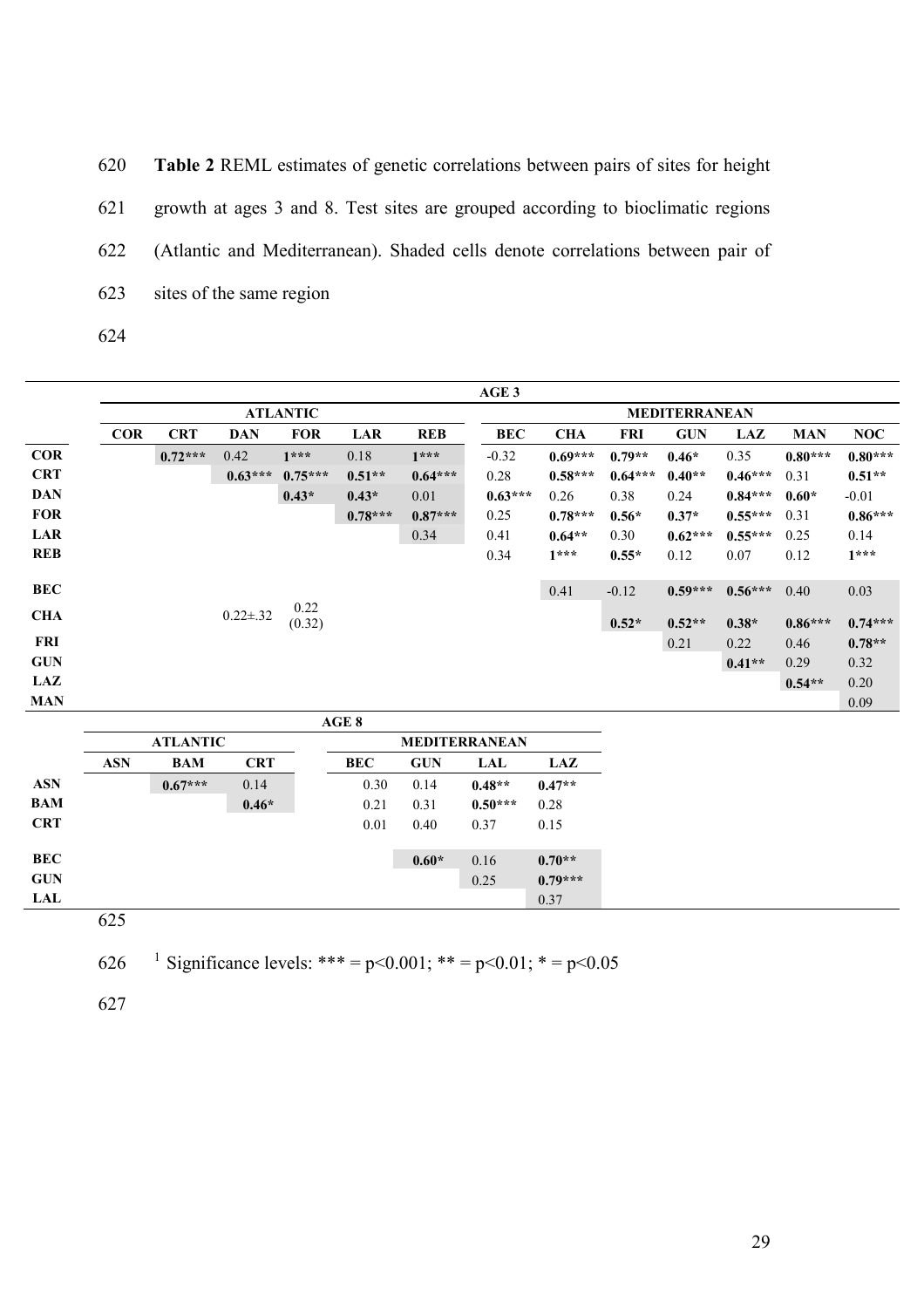| 628 | <b>Table 3</b> Relative merit of explicit climatic factors on the explanation of $G \times E$ |
|-----|-----------------------------------------------------------------------------------------------|
| 629 | interaction at age 8. The variance component (and approximate standard errors)                |
| 630 | within brackets) of the original $G \times S$ term was obtained from a simple two-way         |
| 631 | linear mixed model (equation [1] in Material and methods). In the extended                    |
| 632 | models (equation [2] in Material and methods), the G×S term was replaced by a                 |
| 633 | covariate term accounting for the interaction of genotypes with specific climatic             |
| 634 | variables plus a G $\times$ S residual reflecting the variation that remained after each      |
| 635 | single explanatory source was removed from the original $G \times S$ term. Only those         |
| 636 | factors explaining a relevant amount of the original $G \times S$ are presented.              |

|                                                      | Simple model               | <b>Extended models</b>        |                            |                                                                  |
|------------------------------------------------------|----------------------------|-------------------------------|----------------------------|------------------------------------------------------------------|
| <b>Climatic variables</b>                            | $\sigma_{\rm G\times S}^2$ | $\sigma^2$ <sub>G</sub> × COV | $\sigma_{\rm G\times S}^2$ | <b>Reduction in</b><br>original $\sigma_{G\times S}^2$<br>$(\%)$ |
|                                                      | 105.84 (13.64)             |                               |                            |                                                                  |
| Annual precipitation (mm)                            |                            | $4.30 E^{-5} (1.40 E^{-5})$   | 93.09 (13.28)              | 12.05                                                            |
| Summer precipitation (mm)                            |                            | 4.99 $E^3$ (3.10 $E^3$ )      | 102.35(13.59)              | 3.30                                                             |
| Annual mean temperature $({}^{\circ}C)$              |                            | (0.12)<br>0.64                | 98.89 (13.25)              | 6.57                                                             |
| Average min temperature <sup>1</sup> ( $^{\circ}$ C) |                            | 4.64<br>(1.47)                | 81.09 (12.90)              | 23.38                                                            |

 $637$  <sup>1</sup> Mean of daily minimum of the month of lowest average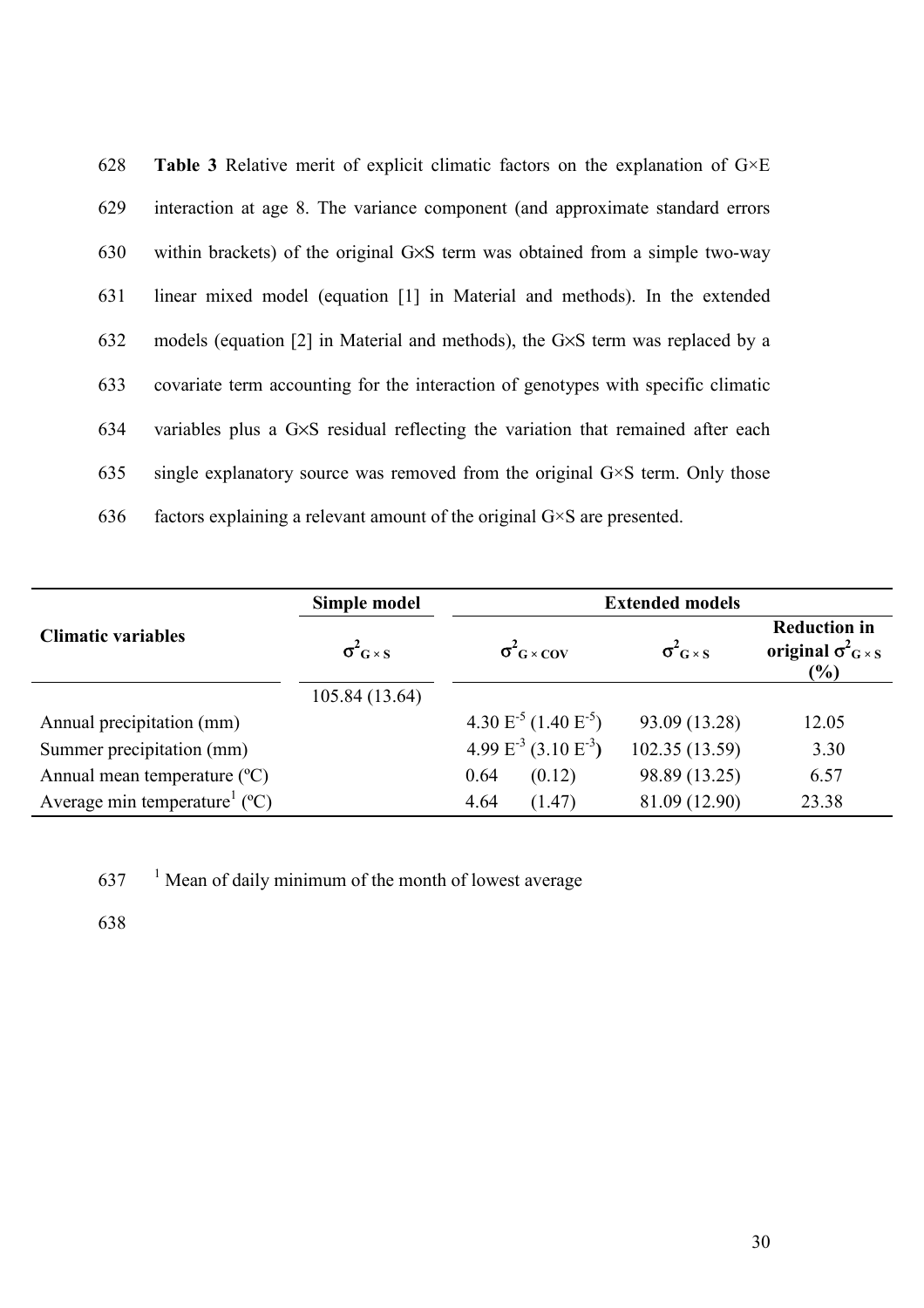#### 639 **Figure Captions**

640

641 **Fig. 1** a) The two main biogeographical regions of the Iberian Peninsula: Atlantic 642 (grey shaded) and Mediterranean (white shaded). b) Location of the test sites 643 across the NW-SE environmental gradient between Atlantic and Mediterranean 644 conditions in Galicia. The grey pattern and the arrow illustrates the gradual 645 increase of thermal oscillations and summer drought, and the decline in annual 646 rainfall from the NW (dark grey) to the SE of the region (light grey). The thin 647 black line denotes the boundary between the two bioclimatic areas currently 648 operative for breeding and deployment purposes. The 16 test sites are represented 649 in the map by their respective codes (see Online Resource 1). c) and d) 650 Dendrograms representing the environmental cluster obtained by means of the 651 CINTERACTION procedure for height growth at ages 3 and 8. Sites are coloured 652 according to their location in the Atlantic-Mediterranean gradient, following a 653 colour gradient from dark (true Atlantic climate) to white (strong Mediterranean 654 influence)

655

656 **Fig. 2** Frequency histogram of Shukla´s stability variance for height growth at age 657 3 and magnitude of the  $G \times E$  interaction in relation to genotypic variation as the 658 most interactive families were sequentially eliminated from the analysis. The grey 659 and white bars in the histograms represent families included and excluded 660 respectively

661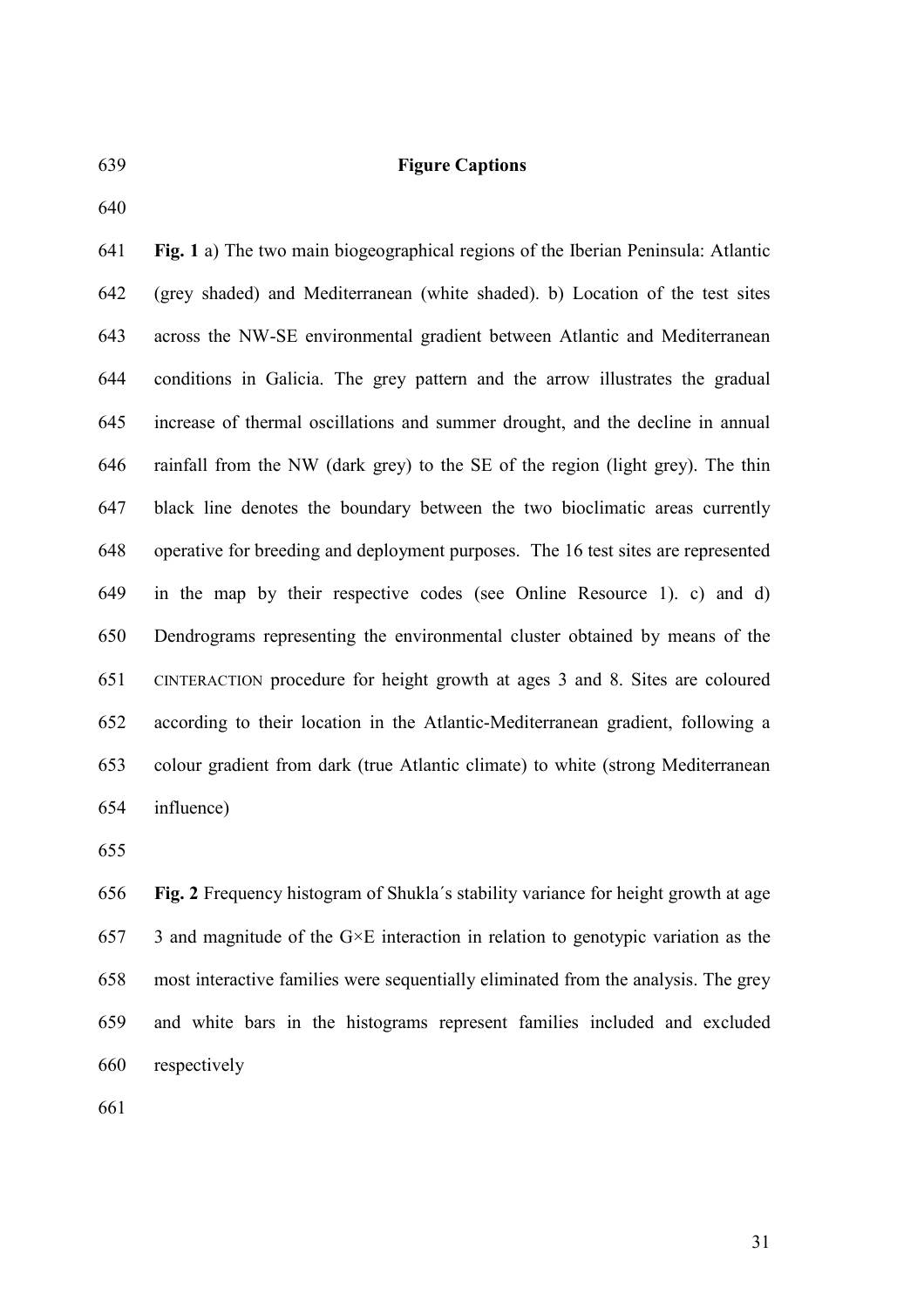

- 
- 
- 
- 
- 
- 
- 
- 
- **Fig. 1**
-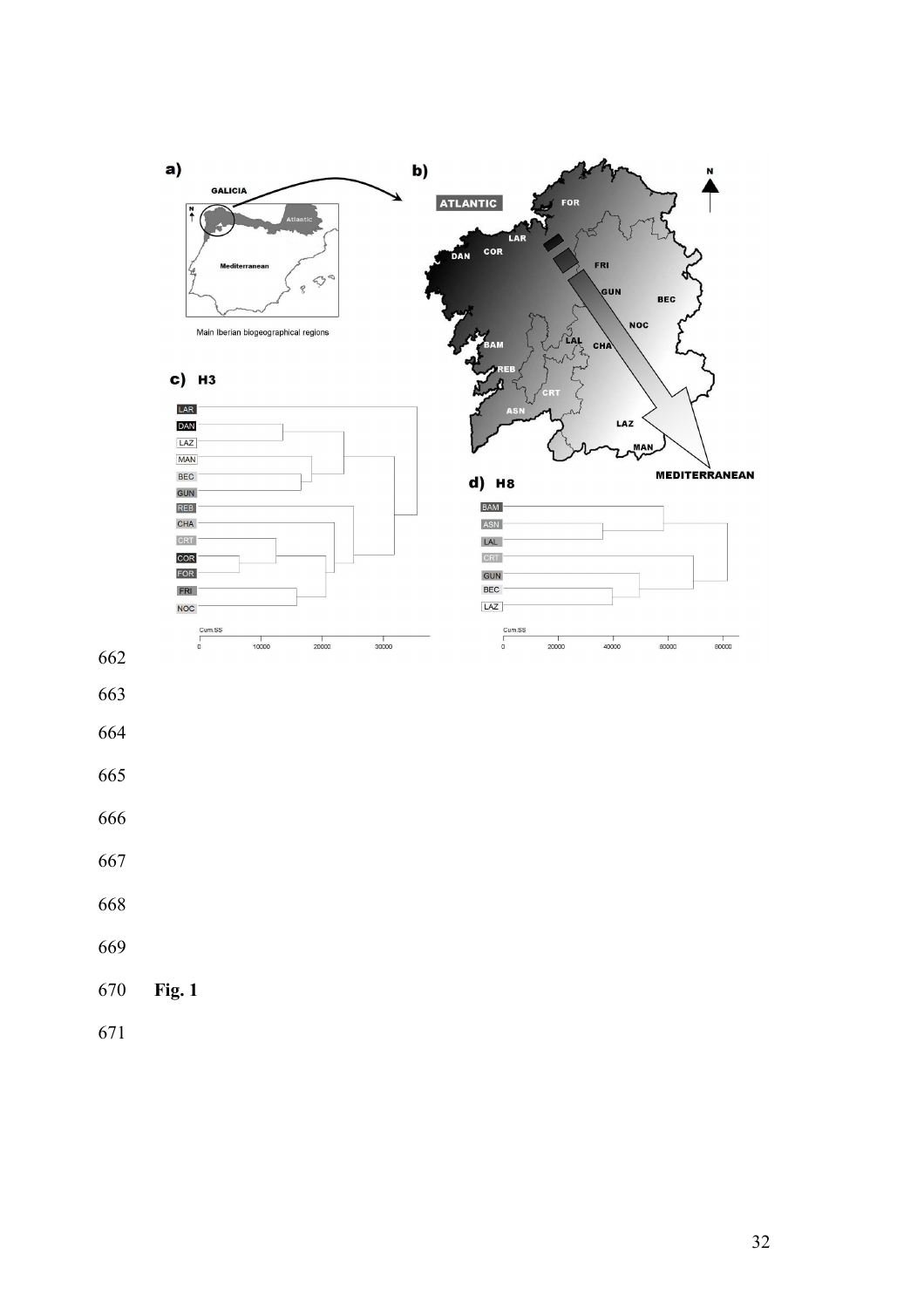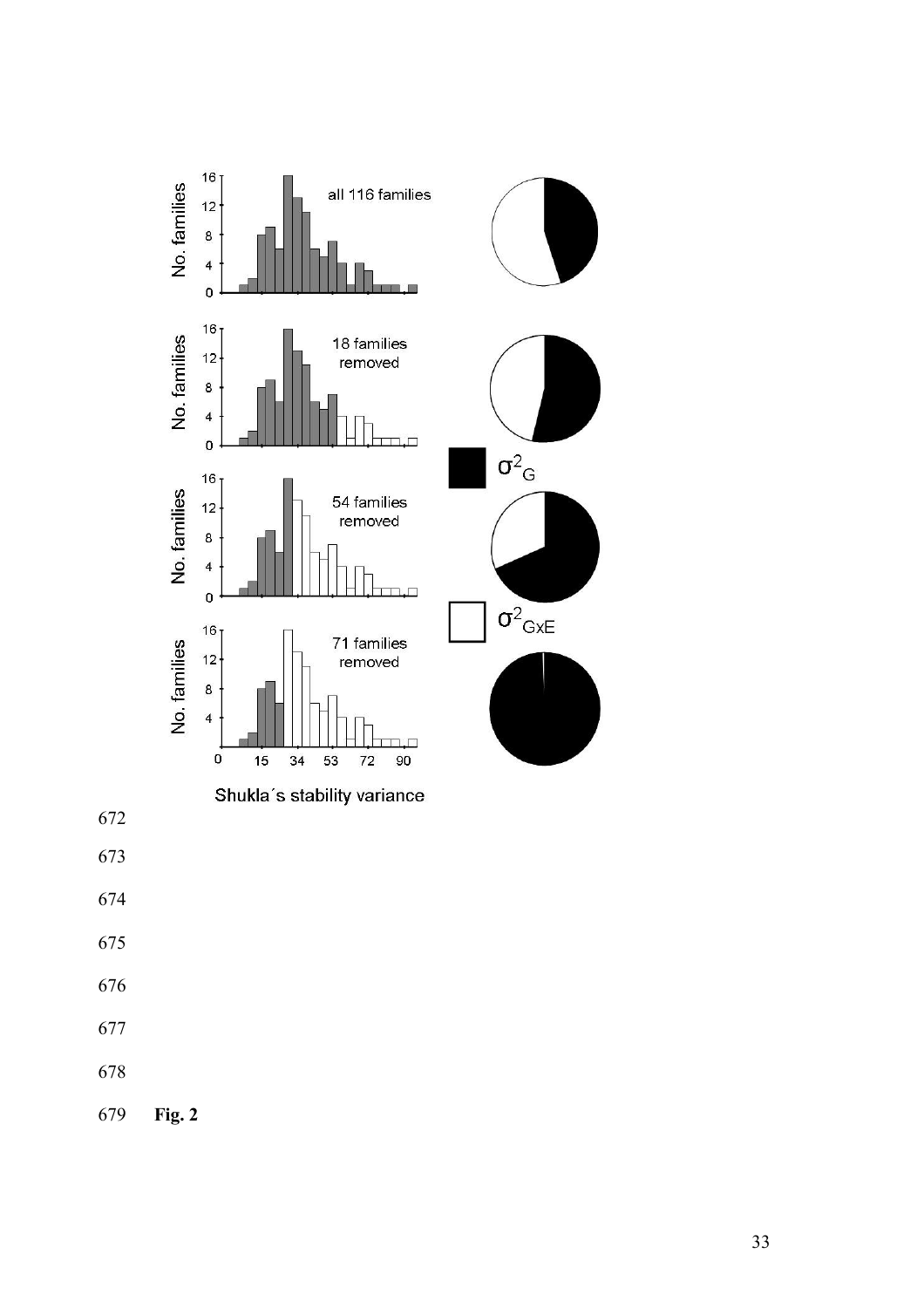680 **Online Resource 1. Table 1.** Location and experimental design of the 16 test sites 681

|                   | Code       | Planting<br>Year | Spacing<br>(m) | Longitude<br>(W) | Latitude<br>(N)  | Altitude<br>(m) | Aspect     | Slope<br>(%) | No.<br>families | Exp.<br>Design <sup>1</sup> | No. reps | No. plants<br>per plot |
|-------------------|------------|------------------|----------------|------------------|------------------|-----------------|------------|--------------|-----------------|-----------------------------|----------|------------------------|
| Trial series 1995 |            |                  |                |                  |                  |                 |            |              |                 |                             |          |                        |
| As Neves          | <b>ASN</b> | 1995             | 3x3            | 8.407°           | $42.140^{\circ}$ | 525             | E          | 25           | 87              | <b>RCB</b>                  | 10       | 5                      |
| Bamio             | <b>BAM</b> | 1995             | 3x3            | $8.740^{\circ}$  | $42.627$ °       | 300             | N          | 27           | 78              | <b>RCB</b>                  | 10       | 5                      |
| Cortegada         | <b>CRT</b> | 1994             | 3x3            | 8.114°           | $42.210^{\circ}$ | 530             | S          | 5            | 101             | <b>RCB</b>                  | 10       | 5                      |
| Lalín             | LAL        | 1994             | 3x3            | $7.995^{\circ}$  | 42.641°          | 700             | S          | 10           | 94              | <b>RCB</b>                  | 10       | 5                      |
| Trial series 2001 |            |                  |                |                  |                  |                 |            |              |                 |                             |          |                        |
| Becerreá          | <b>BEC</b> | 2001             | 3x2            | $7.175^{\circ}$  | $42.837$ °       | 900             | S          | 30           | 111             | <b>RCB</b>                  | 25       |                        |
| Daneiro           | <b>DAN</b> | 2001             | 3x2            | 8.918°           | $43.160^{\circ}$ | 210             | <b>SEE</b> | $\mathbf{0}$ | 111             | <b>RCB</b>                  | 23       |                        |
| Guntín            | <b>GUN</b> | 2001             | 3x2            | 7.678°           | $42.900^{\circ}$ | 550             | W          | 3            | 111             | <b>RCB</b>                  | 25       |                        |
| Laracha           | LAR        | 2001             | 3x2            | 8.528°           | 43.202°          | 252             | <b>SW</b>  | 2            | 111             | <b>RCB</b>                  | 25       |                        |
| Laza              | LAZ        | 2001             | 2x2.5          | 7.492°           | $42.040^{\circ}$ | 770             | <b>NE</b>  | 18           | 111             | <b>RCB</b>                  | 25       |                        |
| Trial series 2005 |            |                  |                |                  |                  |                 |            |              |                 |                             |          |                        |
| Coristanco        | <b>COR</b> | 2005             | 3x2            | 8.732°           | $43.160^{\circ}$ | 300             | <b>NE</b>  | $\mathbf{0}$ | 116             | IB                          | 8        | 3                      |
| Chantada          | <b>CHA</b> | 2005             | 3x2            | 7.839°           | 42.619°          | 680             | E          | $\mathbf{0}$ | 94              | <b>IB</b>                   | 8        | 3                      |
| Forgoselo         | <b>FOR</b> | 2005             | 3x2            | 7.989°           | 43.461°          | 550             | W          | 30           | 116             | <b>IB</b>                   | 8        | 3                      |
| Friol             | FRI        | 2005             | 3x2            | 7.719°           | $43.070^{\circ}$ | 520             | <b>NW</b>  | 3            | 116             | <b>IB</b>                   | 8        | 3                      |
| Mandín            | <b>MAN</b> | 2005             | 3x2            | $7.394$ °        | $41.860^{\circ}$ | 600             | <b>SW</b>  | 12           | 116             | <b>IB</b>                   | 8        | 3                      |
| Noceda            | <b>NOC</b> | 2005             | 3x2            | 7.448°           | $42.674^{\circ}$ | 550             | <b>SSW</b> | 14           | 116             | <b>IB</b>                   | 8        | 3                      |
| Rebordelo         | <b>REB</b> | 2005             | 3x2            | 8.476°           | $42.463^{\circ}$ | 350             | NW         | 7            | 116             | IB                          | 8        | 3                      |

 $1$  RCB: Randomized complete blocks, IB: Incomplete blocks;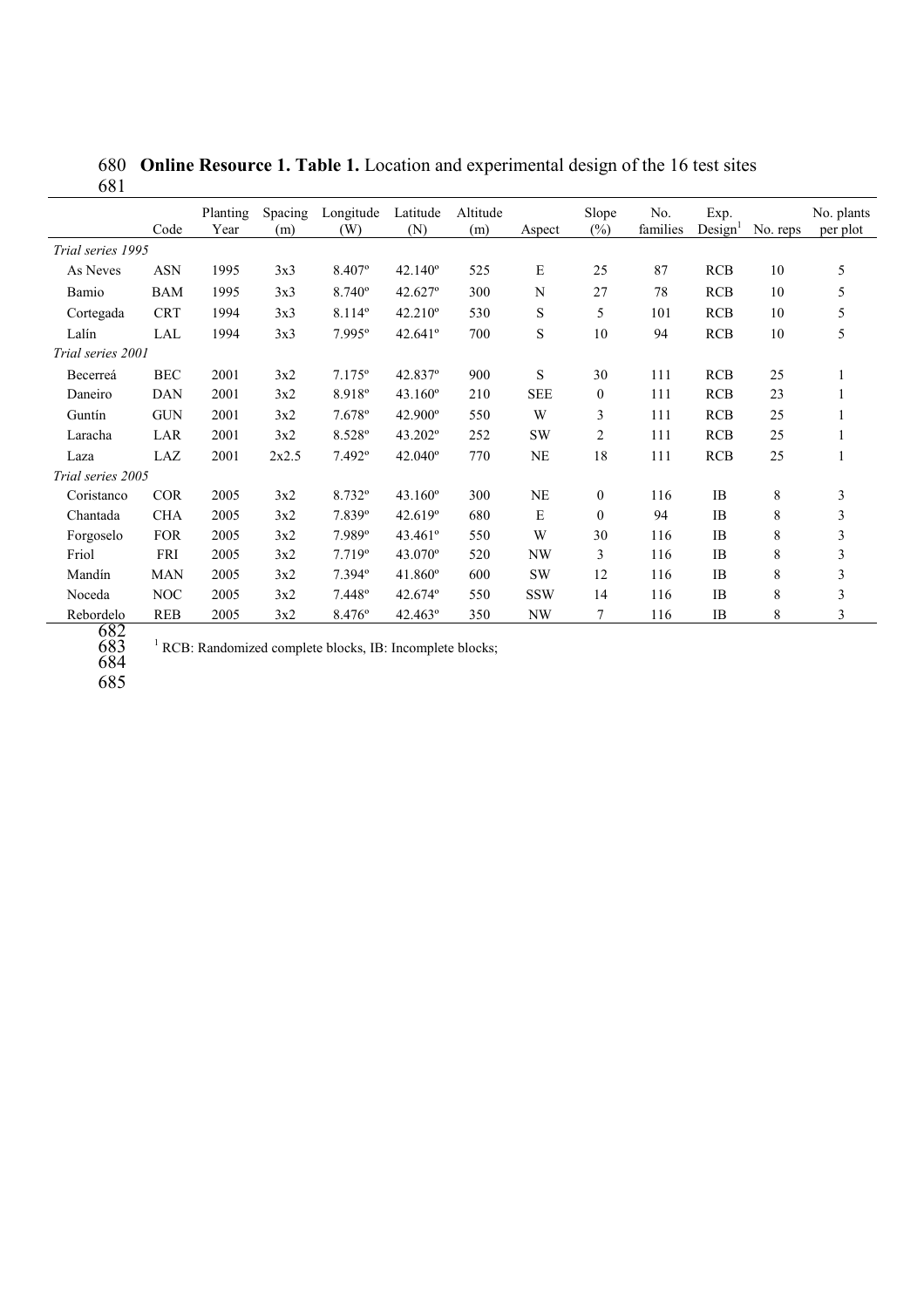686 **Online Resource 1. Table 2.** Average climatic characteristics during the period 688 where trees were growing in the 16 test sites

|                   | Code       | Period    | Annual<br>precipitation<br>(mm) | Summer<br>precipitation<br>(mm) | Gaussen<br>Index <sup>1</sup> | Annual<br>mean T<br>$(^{\circ}C)$ | No. frost<br>days <sup>2</sup> | Absolute<br>minimum<br>$T (^{\circ}C)$ | Mean<br>minimum<br>$T(^{\circ}C)^3$ |
|-------------------|------------|-----------|---------------------------------|---------------------------------|-------------------------------|-----------------------------------|--------------------------------|----------------------------------------|-------------------------------------|
| Trial series 1995 |            |           |                                 |                                 |                               |                                   |                                |                                        |                                     |
| As Neves          | <b>ASN</b> | 1995-2003 | 1850                            | 131                             | 36.8                          | 14.9                              | 4                              | $-1.4$                                 | 4.4                                 |
| Bamio             | <b>BAM</b> | 1995-2003 | 1875                            | 151                             | 29.9                          | 14.3                              | $\mathbf{0}$                   | 0.2                                    | 6.6                                 |
| Cortegada         | <b>CRT</b> | 1994-2002 | 1106                            | 118                             | 19.7                          | 12.6                              | 13                             | $-3.4$                                 | 2.9                                 |
| Lalín             | LAL        | 1994-2002 | 1136                            | 107                             | 38.3                          | 11.4                              | 63                             | $-8$                                   | $\boldsymbol{0}$                    |
| Trial series 2001 |            |           |                                 |                                 |                               |                                   |                                |                                        |                                     |
| Becerreá          | <b>BEC</b> | 2001-2008 | 1408                            | 170                             | 22.3                          | 8.5                               | 63                             | $-7.8$                                 | $-0.2$                              |
| Daneiro           | <b>DAN</b> | 2001-2004 | 1164                            | 134                             | 26.3                          | 13.4                              | 16                             | $-4.2$                                 | 4.4                                 |
| Guntín            | <b>GUN</b> | 2001-2008 | 851                             | 110                             | 34.9                          | 11.7                              | 39                             | $-7.1$                                 | 0.5                                 |
| Laracha           | LAR        | 2001-2004 | 1185                            | 134                             | 26.3                          | 13.4                              | 16                             | $-4.2$                                 | 3.8                                 |
| Laza              | LAZ        | 2001-2008 | 706                             | 100                             | 66.5                          | 13                                | 29                             | $-4.7$                                 | 1.8                                 |
| Trial series 2005 |            |           |                                 |                                 |                               |                                   |                                |                                        |                                     |
| Coristanco        | <b>COR</b> | 2005-2008 | 2050                            | 187                             | 23.5                          | 12.2                              | 9                              | $-3$                                   | 3                                   |
| Chantada          | <b>CHA</b> | 2005-2008 | 1216                            | 120                             | 47.2                          | 9.1                               | 31                             | $-7$                                   | 1.1                                 |
| Forgoselo         | <b>FOR</b> | 2005-2008 | 1321                            | 147                             | 13.4                          | 10.8                              | 14                             | $-3.3$                                 | 2.5                                 |
| Friol             | <b>FRI</b> | 2005-2008 | 980                             | 99                              | 25.7                          | 10.3                              | 19                             | $-4.4$                                 | 1.5                                 |
| Mandín            | <b>MAN</b> | 2005-2008 | 661                             | 102                             | 67.9                          | 13.1                              | 36                             | -6                                     | 0.7                                 |
| Noceda            | NOC        | 2005-2008 | 561                             | 86                              | 57.9                          | 12.1                              | 28                             | $-5$                                   | 1.4                                 |
| Rebordelo         | <b>REB</b> | 2005-2008 | 1518                            | 169                             | 48.5                          | 13.6                              | 2                              | $-0.9$                                 | 4.3                                 |

690 Gaussen Index =  $\Sigma(2T-P)$  for each month where  $2T > P$  (P: monthly precipitation (mm), T: monthly mean temperature (ºC)) 691

 $692$  mber of frost days (Tmin<0 °C) per year

 $693$  an of daily minimum of the month of lowest average ( $°C$ )